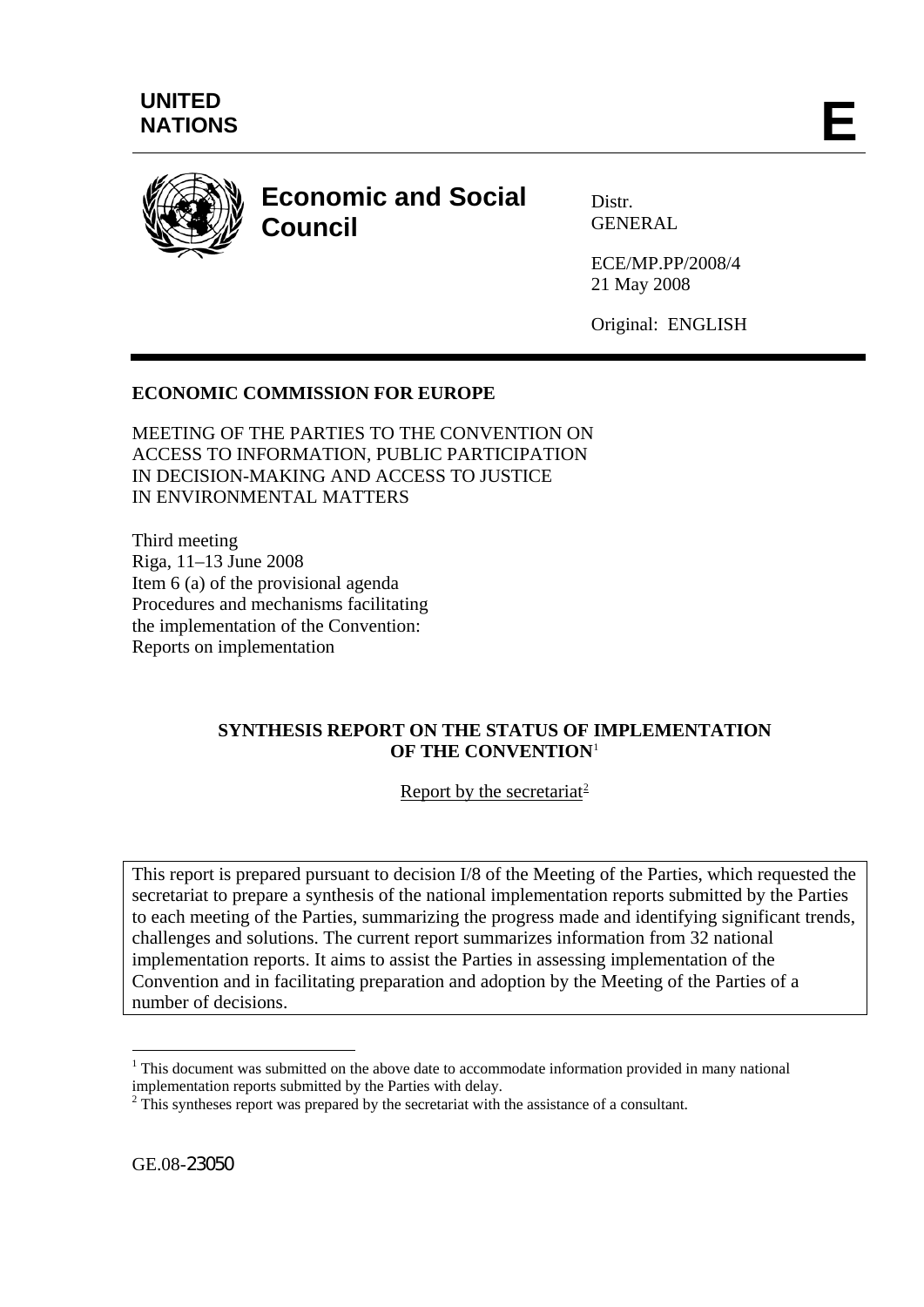#### **CONTENTS**

|      |                 | Paragraphs                                                                                                                                              | Page           |
|------|-----------------|---------------------------------------------------------------------------------------------------------------------------------------------------------|----------------|
|      |                 |                                                                                                                                                         | $\overline{2}$ |
| I.   |                 |                                                                                                                                                         | 3              |
| Π.   |                 |                                                                                                                                                         | 6              |
|      | A.              |                                                                                                                                                         | 6              |
|      | <b>B.</b>       |                                                                                                                                                         | $\tau$         |
|      | $C$ .           |                                                                                                                                                         | $\overline{7}$ |
| III. |                 |                                                                                                                                                         | 8              |
|      | A.              |                                                                                                                                                         | 8              |
|      | <b>B.</b>       |                                                                                                                                                         | 9              |
|      | $\mathcal{C}$ . | Collection and dissemination of environmental information (art. 5)56-66                                                                                 | 11             |
|      | D.              |                                                                                                                                                         | 13             |
|      | Ε.              | Public participation concerning plans, programmes and policies relating                                                                                 | 16             |
|      | F.              | Public participation during the preparation of executive regulations and/or<br>generally applicable legally binding normative instruments (art. 8)85-87 | 17             |
|      | G.              |                                                                                                                                                         | 18             |
| IV.  |                 |                                                                                                                                                         | 20             |

#### **INTRODUCTION**

1. Through the adoption of decision I/8, the Meeting of the Parties to the Convention established a reporting mechanism requiring each Party to submit to the secretariat, in advance of each ordinary meeting of the Parties, a report in accordance with the format set out in the annex to the decision on: (a) the necessary legislative, regulatory or other measures that it has taken to implement the provisions of the Convention; and (b) their practical implementation. The decision also invites Signatories and other States not Party to the Convention and international, regional and non-governmental organizations (NGOs) to submit reports.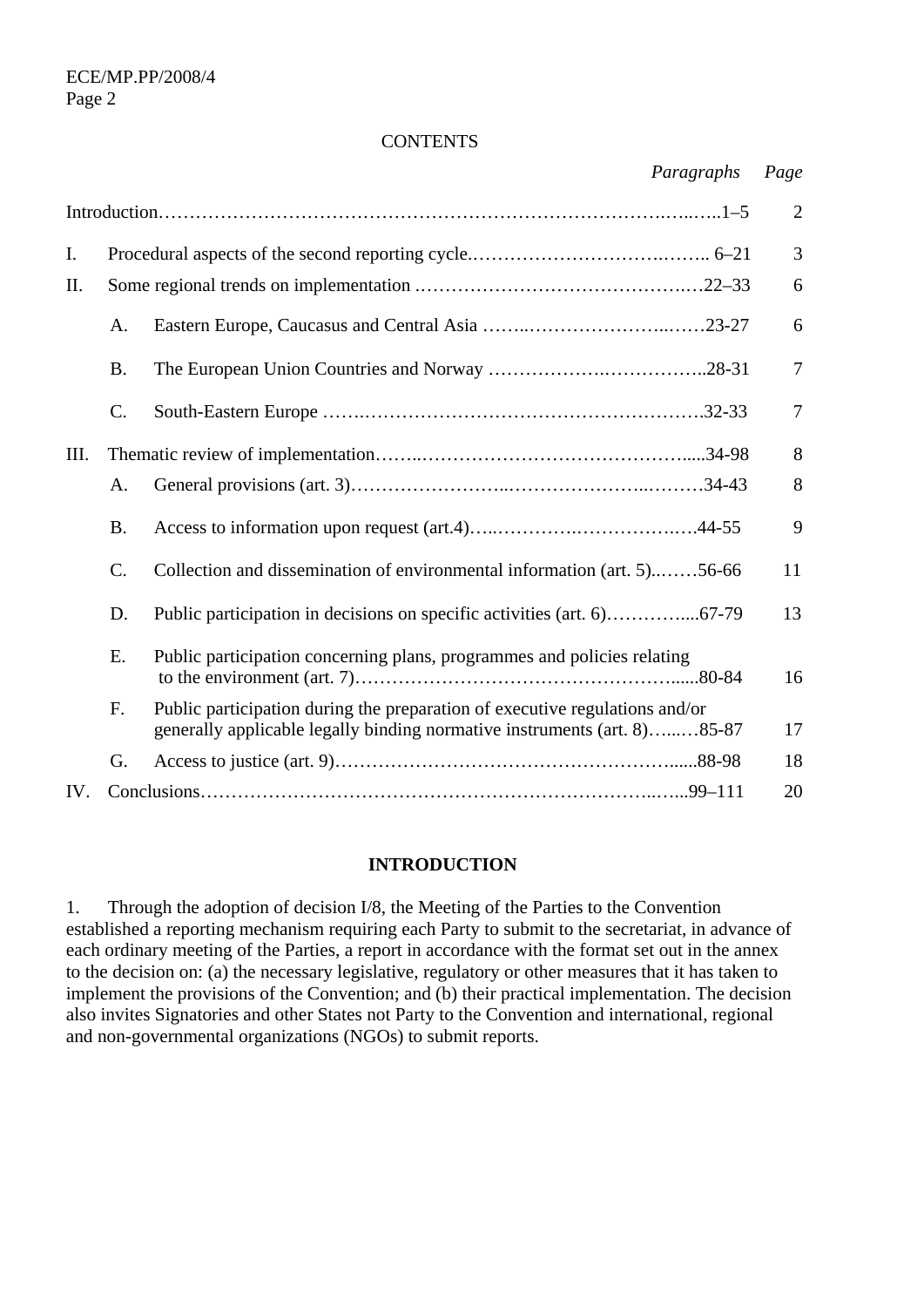2. This synthesis report has been prepared on the basis of 32 national implementation reports submitted by Parties to the Convention.<sup>[3](#page-2-0)</sup> Three reports were submitted too late to be considered in the synthesis.[4](#page-2-1)

3. As with the synthesis report for the second meeting of the Parties (ECE/MP.PP/2005/18 and ECE/MP.PP/2005/20), this report relied only to a very limited extent on publicly available sources to fill in some gaps or clarify information in the national implementation reports. The use of sources other than national reports submitted by Parties was limited by the mandate set out in decision I/7 and the time and resources available to the secretariat. The report should therefore be read with these limitations in mind and should not be regarded as a comprehensive, exhaustive or independent review of the status of implementation of the Convention.

4. Most Parties submitting their second implementation reports indicated legislative changes and practical implementation developments; a small number of Parties reported for the first time. The synthesis report gives particular attention to information related to some of the changes and trends emerging in the current reporting cycle, while at the same time attempting to provide, to the extent possible, a comprehensive overall picture of implementation.

5. The report is structured in four parts. Chapter I briefly describes the procedural aspects of the second reporting cycle. Chapter II attempts to identify some regional trends in implementation. Chapter III provides a thematic review of implementation. Chapter IV offers conclusions on implementation trends as well as on the reporting process itself.

## **I. PROCEDURAL ASPECTS OF THE SECOND REPORTING CYCLE**

6. In accordance with paragraph 8 of decision II/10, the deadline for submitting the national implementation reports to the secretariat was 14 December 2007, i.e. 180 days before the third meeting of the Parties.

7. At the time of this report's preparation, 35 out of 41 Parties had submitted their national implementation reports. Of these, eight were submitted by the deadline and a further 11 before the end of 2007. The remaining 16 were submitted with differing degrees of delay, with the last two only arriving in May 2008. No reports were submitted by Signatories or other States not Party to the Convention. No reports were received from organizations under paragraph 7 of decision  $I/8<sup>5</sup>$  $I/8<sup>5</sup>$  $I/8<sup>5</sup>$ 

<u>.</u>

<span id="page-2-0"></span><sup>&</sup>lt;sup>3</sup> Albania, Armenia, Austria, Azerbaijan, Belarus, Belgium, Bulgaria, Cyprus, Czech Republic, Denmark, Estonia, Finland, France, Georgia, Germany, Hungary, Italy, Kazakhstan, Kyrgyzstan, Latvia, Malta, Moldova, Netherlands, Norway, Poland, Slovakia, Slovenia, Sweden, Tajikistan, The former Yugoslav Republic of Macedonia, Turkmenistan and Ukraine.

<span id="page-2-1"></span><sup>&</sup>lt;sup>4</sup> Greece, the United Kingdom and the European Community.

<span id="page-2-2"></span><sup>&</sup>lt;sup>5</sup> Some reports were submitted by NGOs describing the status of implementation of the Convention by specific Parties, but these did not fit the description in decision I/8, paragraph 7, of "reports on [the organizations'] programmes or activities and the lessons learned". These reports have been registered as Category III documents and may be viewed at http://www.unece.org/env/pp/mop3/mop3.docIII.htm.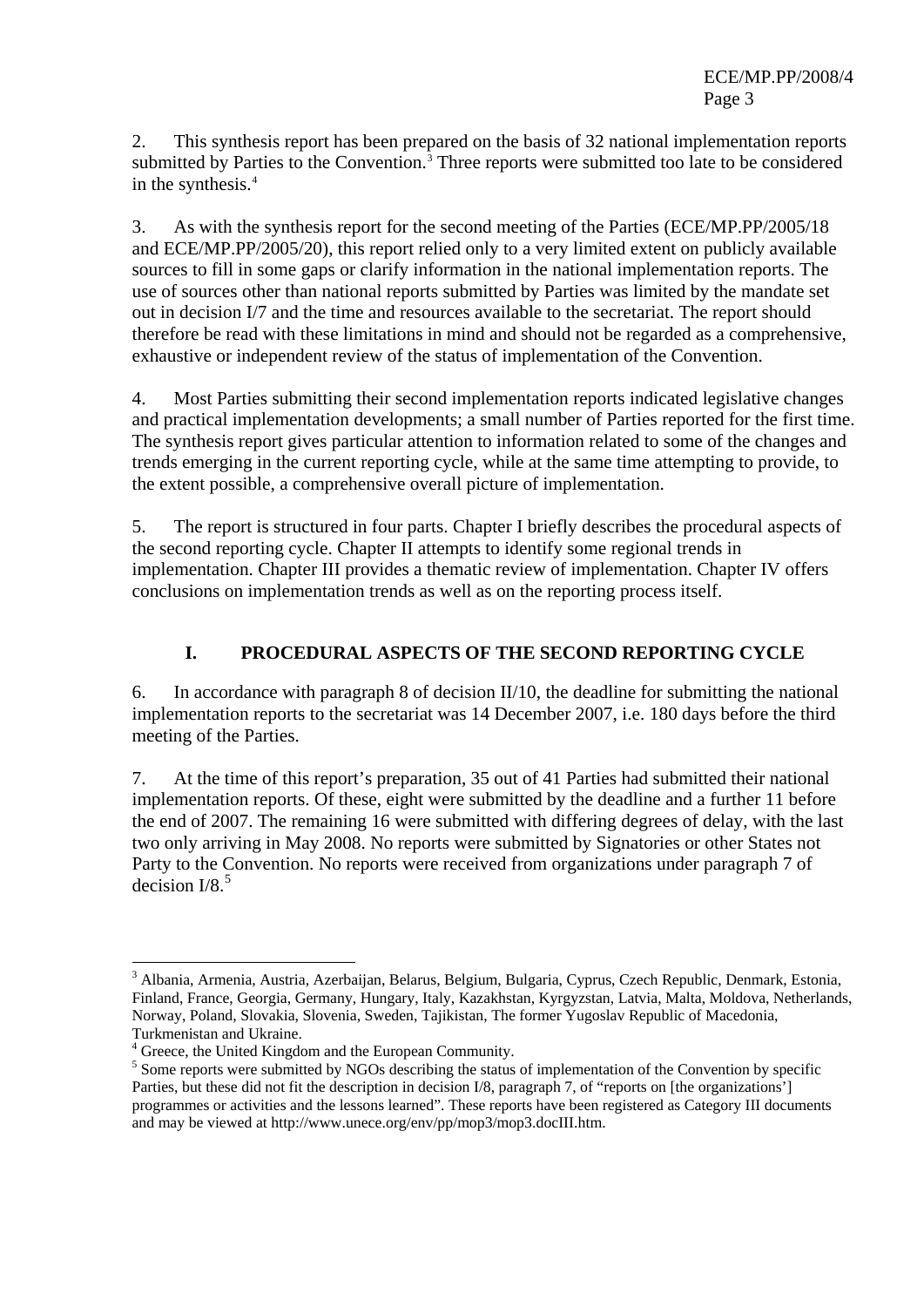#### ECE/MP.PP/2008/4 Page 4

8. As of 16 May 2008, no reports had been received from the following Parties: Croatia, Lithuania, Luxembourg, Portugal, Romania and Spain.

9. In addition to the online reporting format developed by the secretariat to facilitate the submission of national implementation reports, a guidance document was prepared by the Compliance Committee to assist Parties in fulfilling their reporting obligations. The guidance, subsequently endorsed by the Working Group of the Parties, addresses issues such as the timeline for the preparation of the reports on the national level, inter-agency and stakeholder consultations and the methodology for highlighting new information, while preparing a readerfriendly consolidated report in the second reporting cycle. It also includes an annex listing common or prominent areas of difficulties with implementation, from among which the Parties were encouraged to address those most relevant for them. Most Parties followed these recommendations, and many, especially from the Eastern Europe, Caucasus and Central Asia (EECCA) subregion, addressed the suggested questions.

10. Many reports were clearly written and followed the required format, although some failed to answer certain questions, particularly those relating to the practical application of the Convention's provisions or to where obstacles lie. Some reports failed to follow the format set out in decision I/7, which made comparability of information more difficult and significantly complicated the processing of the reports by the secretariat, resulting in use of additional resources and time.

11. Of the 32 Parties that submitted reports in time to be taken into account in this synthesis report, four presented their first reports and 27 updated the information contained in their reports submitted in 2005. The latter Parties addressed significant legislative changes, new laws, regulations and official instructions or guidance adopted since the first report was prepared.

12. Most Parties relied on the methodology suggested in the guidance on reporting and reflected new information through use of track-changes mode to reflect changes made to their reports submitted in the previous reporting cycle. Many also submitted consolidated versions to the secretariat.

13. Several Parties developed more detailed and comprehensive versions in the national language while submitting an abridged version in one (or more) of the official languages of the Convention. Several official language reports, however, significantly exceeded the recommended word limit, while others were so concise as to be relatively uninformative.

14. The majority of Parties that submitted national implementation reports claim to have used transparent and participatory processes to prepare and discuss the reports. Almost all Parties followed the guidance, involving the public at an early stage through consultations on the issues to be reflected in the report. A few chose to send the report from the previous reporting cycle for comment (Finland, Latvia) or called a first consultation based on it (Austria). Several Parties sent questionnaires to the public (Belgium, Hungary, Poland) or asked for proposals on issues to be covered in the first draft (Bulgaria, Poland, Slovenia).

15. Most Parties opted for electronic consultation, placing the first draft on the website for comments and/or sending it to identified NGOs and relying on NGO mailing lists for further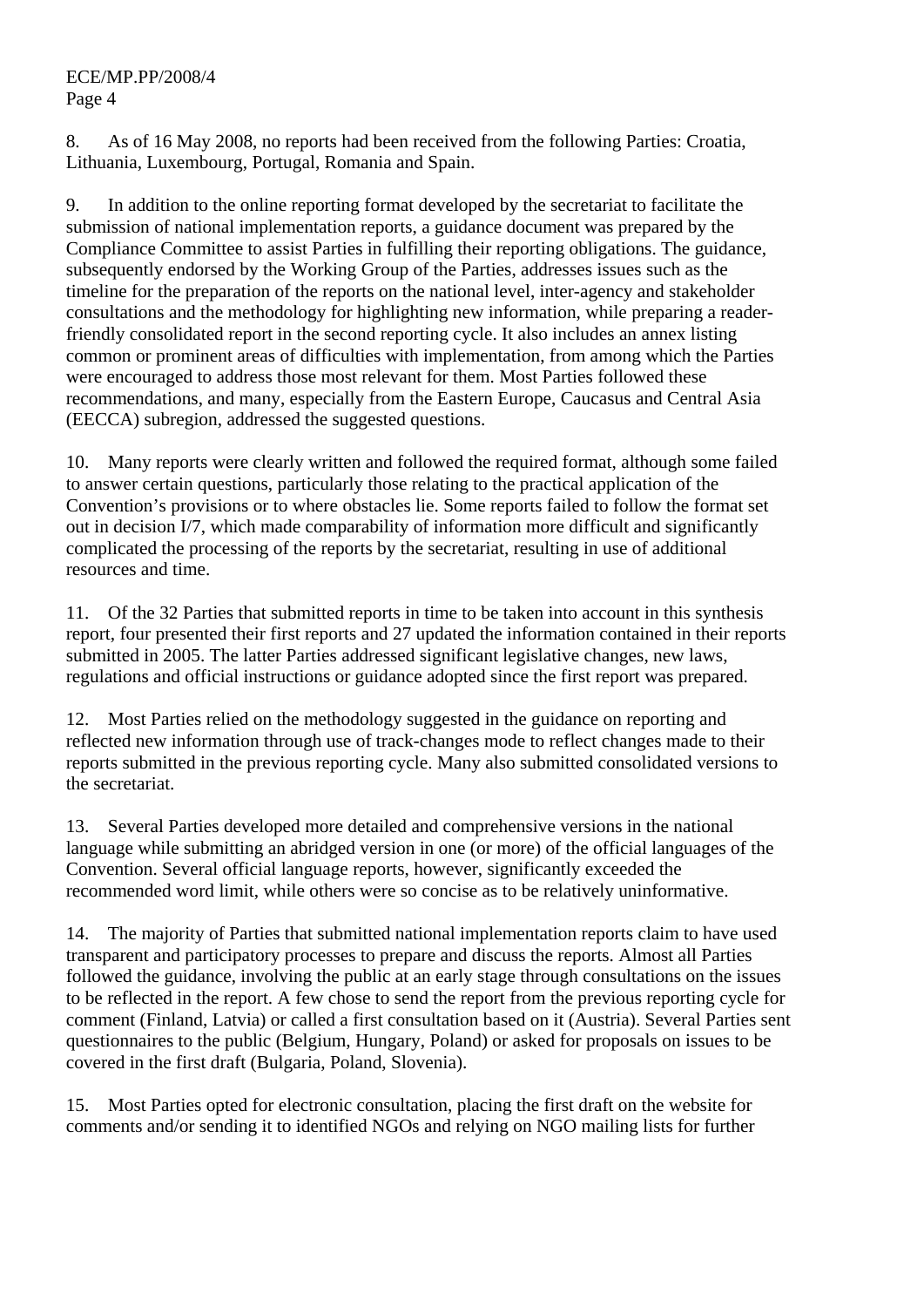distribution. In several cases, however, it was mentioned that the time frame for commenting was considered to be too short and only a few comments were provided electronically.

16. In several countries, NGO representatives commented on the draft reports through the country's Aarhus Convention<sup>[6](#page-4-0)</sup> working groups (Azerbaijan, Hungary, Kazakhstan, Ukraine) or in public hearings or discussions. Many Parties held consultation meetings on the first and second drafts and/or collected comments electronically on the second draft (Armenia, Estonia, Finland, France, Georgia, Hungary, Latvia, Poland, Ukraine). Several meetings were held in Denmark, while in Ukraine the national report was discussed with NGOs and public authorities on national and local levels. Several Parties held only one round of consultation based on the first draft (Albania, Azerbaijan, Bulgaria, Cyprus, Germany, Italy, Netherlands, Norway, Sweden).

17. Belgium submitted a synthesized national report as well as reports from the regions. Here, a broad consultation process was organized with national consultation coordinated at the federal level, and public consultations were organized by environmental authorities in the regions. In Austria and Germany, in addition to the federal level, federal States or regional provinces were involved in the report preparation. Several other Parties tried to engage regional and local governments as well .

18. In some countries (Czech Republic, Kyrgyzstan, Slovenia), draft reports were prepared with the involvement of key NGOs. In Austria and Finland, the business, agriculture and labour (trade union) sectors were also involved.

19. The time for commenting on the different drafts during public consultation varied between 10 days and one-and-a-half months. Most Parties provided at least 30 days for comments on specific drafts. However, a few commenced preparations of their reports late, and only a few days were left for commenting.

20. Most Parties indicated that the results of public consultations were taken into account and many summarized the comments received. A number of Parties included after each provision the comments made by NGOs on obstacles and practical implementation. Some countries indicated that NGO comments were taken into account only to the extent possible. Some others briefly mentioned the number and type of comments received, how many of them were taken into account, and why some were not considered. A few Parties indicated that they did not agree with some comments. At least one Party recognized that, in cases of differences of opinion, the official government position was used as the basis for the report.

21. Intersectoral consultations on the reports took place with the involvement of such ministries as the ministries of health, justice, education, economy, labour, transport, urban construction, agriculture, forestry, rural development, energy, mineral resources, social and internal affairs, municipalities and regional development, defence and tourism. Environmental agencies were also consulted. Among non-environmental ministries, ministries of justice were

1

<span id="page-4-0"></span><sup>&</sup>lt;sup>6</sup> The Convention on Access to Information, Public Participation in Decision-making and Access to Justice in Environmental Matters.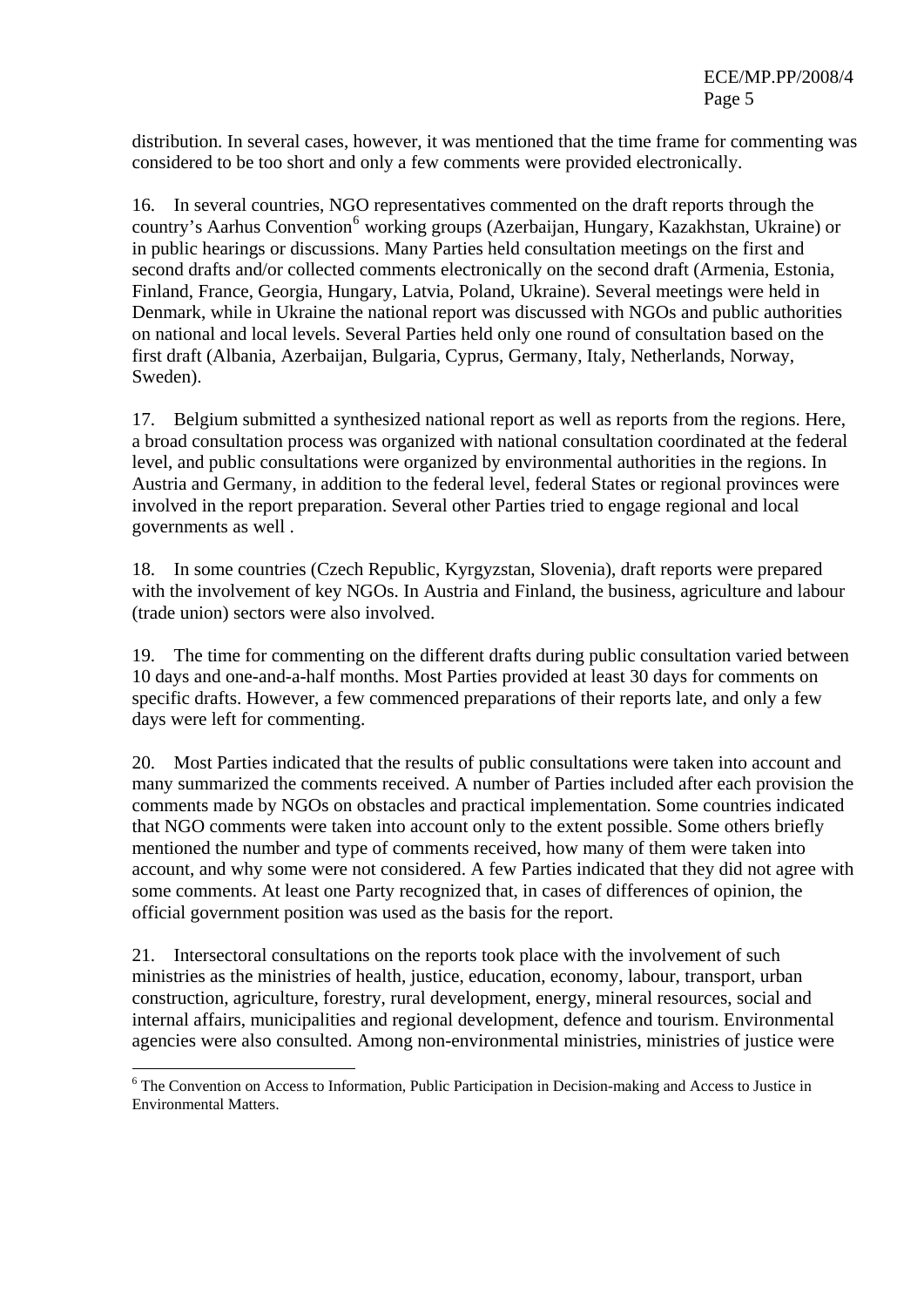ECE/MP.PP/2008/4 Page 6

the most frequently consulted and some Parties, mainly in the EECCA subregion, also involved the Supreme Courts, Chief Prosecutors' Offices, Parliaments' Environment Committees, Ombudsmen and Constitutional Courts.

## **II. SOME REGIONAL TRENDS ON IMPLEMENTATION**

22. For the regional review, three groupings of Parties were considered: (a) EECCA; (b) European Union (EU) countries and Norway; and (c) South-Eastern Europe (SEE). All of the 10 Parties from the first region, 23 out of the 28 Parties from the second and two of the three Parties from the third submitted national implementation reports.

## **A. Eastern Europe, Caucasus and Central Asia**

23. As noted in the 2005 synthesis report, there are distinct similarities in the implementation of the Convention among EECCA countries related to their origins as post-Soviet States.

24. The Convention plays a very significant role in the democratic transition of the region and is often relied on by civil society. Several countries referred to the approximation with EU environmental legislation as having a positive impact on the implementation of the Convention.

25. Several countries reported progress in creating a general legislative framework for the implementation of the Convention, with most advances made in implementing the access to information pillar (Armenia, Azerbaijan, Belarus, Kazakhstan, Tajikistan). Reports indicate that most EECCA countries improved collection and dissemination of environmental information by establishing and operating different training and information centres and increasing use of electronic tools as well as environmental awareness and educational activities. At the same time, the implementation of the public participation pillar in most countries is still at an early stage. Despite improvements in the legal framework, practical application is hindered due to gaps and discrepancies in legislation and the lack of clear rules and implementing procedures. The implementation of the access to justice pillar remains the weakest in EECCA.

26. Most Parties from the EECCA subregion noted that, according to their national constitutions, the Convention's provisions were part of their national legislation and applied directly (Armenia, Azerbaijan, Georgia, Kazakhstan, Ukraine). Several, however, emphasized the difficulties resulting from the lack of more specific legal provisions and the need to develop implementing laws, rules and procedures for implementation to be effective (Armenia, Kyrgyzstan, Kazakhstan, Ukraine).

27. Several Parties in this region addressed the issues of transparency and coherency of the legislative framework (art. 3, para. 1) by developing national implementation plans or strategies and setting up special working groups or environmental councils supporting implementation of the Convention (e.g. Armenia, Belarus, Kazakhstan, Moldova, Tajikistan). Some of these working groups, however, have not been active in recent years. Aarhus Centres established by joint initiatives with the Organization for Security and Co-operation in Europe (OSCE) in several countries also play a positive role in promoting the Convention. However, involvement of public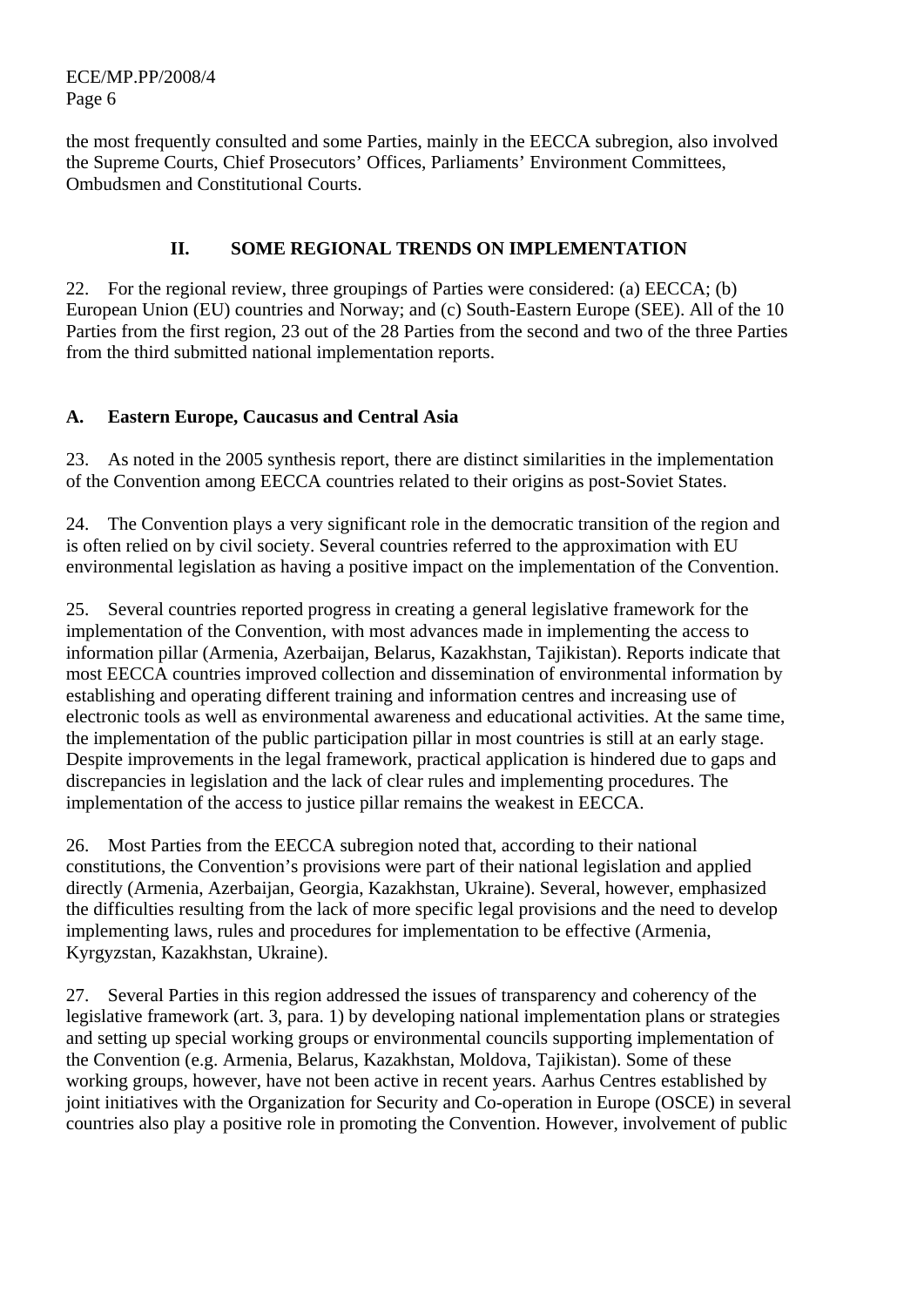authorities at the regional and local levels, especially in remote regions, appears to be very limited.

## **B. The European Union Countries and Norway**

28. The trend among the EU countries and Norway has been to develop their implementing legislation before ratifying the Convention. The implementation reports from this region indicate that the level of implementation here appears to be quite advanced with regard to access to information and to public participation in decision-making under article 6, but to a lesser degree on public participation under articles 7 and 8.**[7](#page-6-0)** Although some EU countries did not indicate any problems with implementation, in those that did, most difficulties related to implementation of the access to justice pillar.

29. A major driving force for implementation in the EU countries that have become Parties during the reporting cycle has been the transposition of Community legislation adopted since 2003 in the context of the ratification by the European Community. These legal instruments included:

(a) Directive 2003/4/EC of 28 January 2003 on public access to environmental information introduced to align Community legislation with the Convention's first pillar;

(b) Directive 2003/35/EC of 26 May 2003 providing for public participation in drawing up certain plans and programmes relating to the environment introduced to align Community legislation with the second pillar, and Directive 2001/42/EC of 27 June 2001 on the assessment of the effects of certain plans and programmes on the environment, which has been additionally modified by Directive 2003/35/EC to integrate the Convention's provisions on public participation.

30. Parties from the EU region reported on the efforts to transpose the relevant directives and to amend their legislation to bring it into conformity with the Convention.

31. The European Commission also adopted Regulation (EC) No [1367/2006](http://eur-lex.europa.eu/smartapi/cgi/sga_doc?smartapi%21celexplus%21prod%21DocNumber&lg=en&type_doc=Regulation&an_doc=2006&nu_doc=1367) of the European Parliament and of the Council of 6 September 2006 on the application of the provisions of the Aarhus Convention to Community institutions and bodies.

### **C. South-Eastern Europe**

1

32. Two of the three Parties to the Convention from SEE (Albania, The former Yugoslav Republic of Macedonia) submitted national implementation reports.

<span id="page-6-0"></span><sup>&</sup>lt;sup>7</sup> Due to the broad variety of legislative requirements in some countries and existing legal and practical arrangements, the level of and opportunities for public participation may vary to a great extent among countries.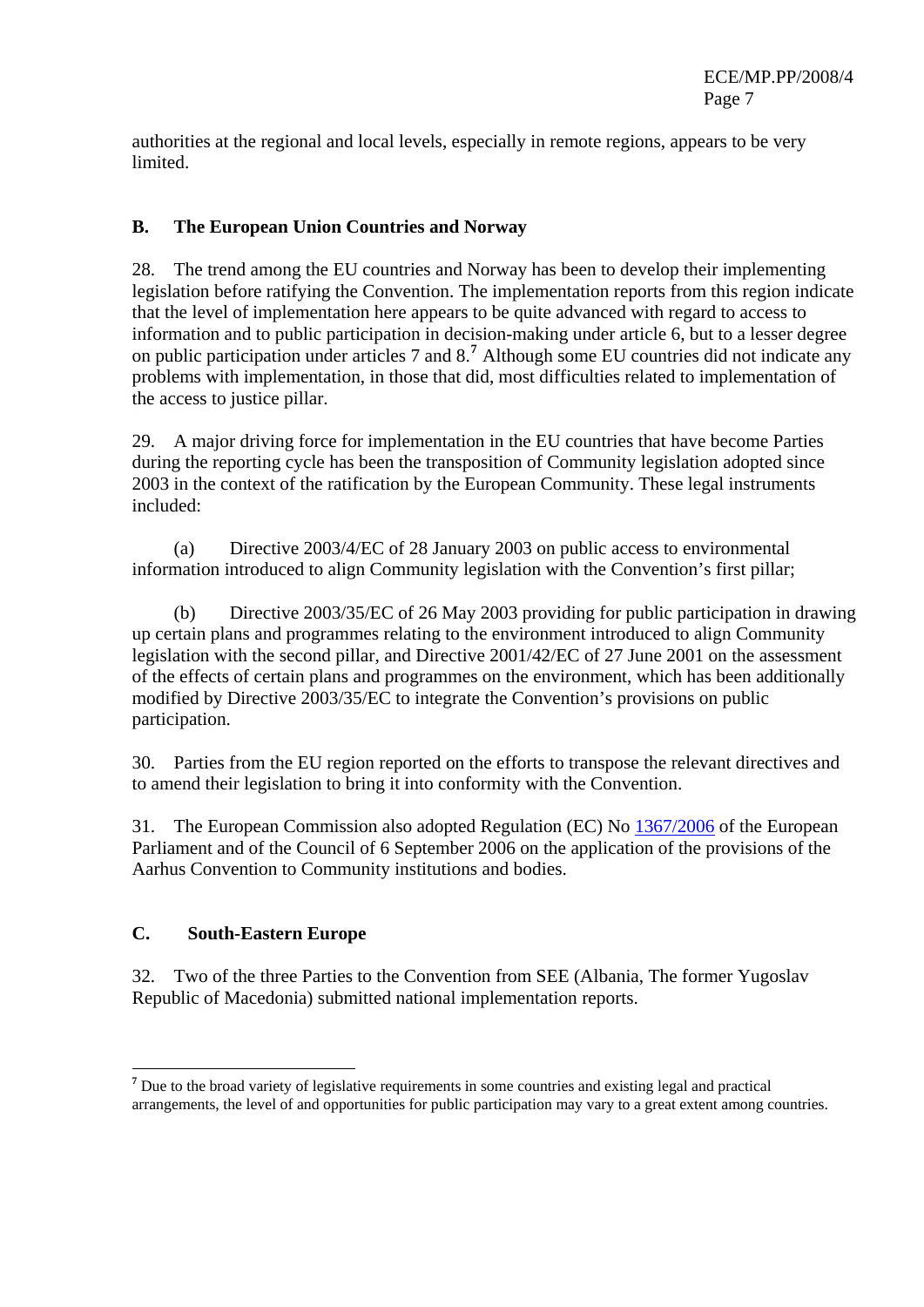33. Both Parties have undertaken measures to improve their legislation so as to be in compliance with the Convention and at the same time to harmonize it with the relevant EU directives. These efforts led to a progress in the legislative framework development and in the implementation of the access to information pillar. However, the practical application of the second pillar reportedly is more problematic due to the lack of clear rules, detailed procedures and implementing practices. The implementation of the access to justice pillar is the least developed. Judicial procedures do not appear to be fully in line with the Convention, and some of the required secondary legislation appears to be lacking or insufficient. Judges, prosecutors and authorities are not familiar with environmental laws and environmental issues and require capacity-building on access to justice matters to be able to fulfil their obligations and enable citizens to practice their rights and opportunities under the Convention.

## **III. THEMATIC REVIEW OF IMPLEMENTATION**

### **A. General provisions (article 3)**

34. The level of responses on legislative and practical measures implementing article 3 varied according to region. A majority of EECCA countries provided extensive answers, while countries from other regions did not offer many details or did not respond to certain questions.

35. With regard to article 3, paragraph 1, general trends in development of legislative frameworks in three different subregions are addressed in the preceding chapter.

36. With regard to article 3, paragraph 2, several EECCA countries reported on the publication of relevant handbooks, user guides, training manuals and training events for officials and NGOs. Armenia and The former Yugoslav Republic of Macedonia reported organizing courses or workshops on environmental rights and the Convention or access-to-justice training events implemented in cooperation with magistrate schools. With regard to difficulties in implementing this provision, several of the EECCA countries reported a lack of experts with specialized knowledge on the Convention. Financial difficulties hindering implementation were also mentioned (e.g. lack of technical equipment).

37. Several Parties from the EU region reported on providing guidelines for agencies on recently adopted environmental laws or developing standards to be used in public participation procedures as good practice recommendations (Austria, Norway, Poland, Sweden). Others had developed brochures on rights of access to information and public participation or generally about the Convention (Cyprus, Finland) and organized training events for civil servants on communication with the public. The reports also include information on the establishment of information centres and special information desks or services, and on the use of electronic tools (Belgium, Hungary, The former Yugoslav Republic of Macedonia, Poland).

38. A wide range of measures to implement article 3, paragraph 3, were reported by Parties, with environmental education (EE) and education on sustainable development (ESD) being included among the key criteria for curricular development. National strategies and programmes have been developed to strengthen EE/ESD, especially after the adoption of the UNECE Strategy on Education for Sustainable Development in 2005 and as part of the United Nations Decade of Education for Sustainable Development (2005–2014). EE/ESD activities coordinated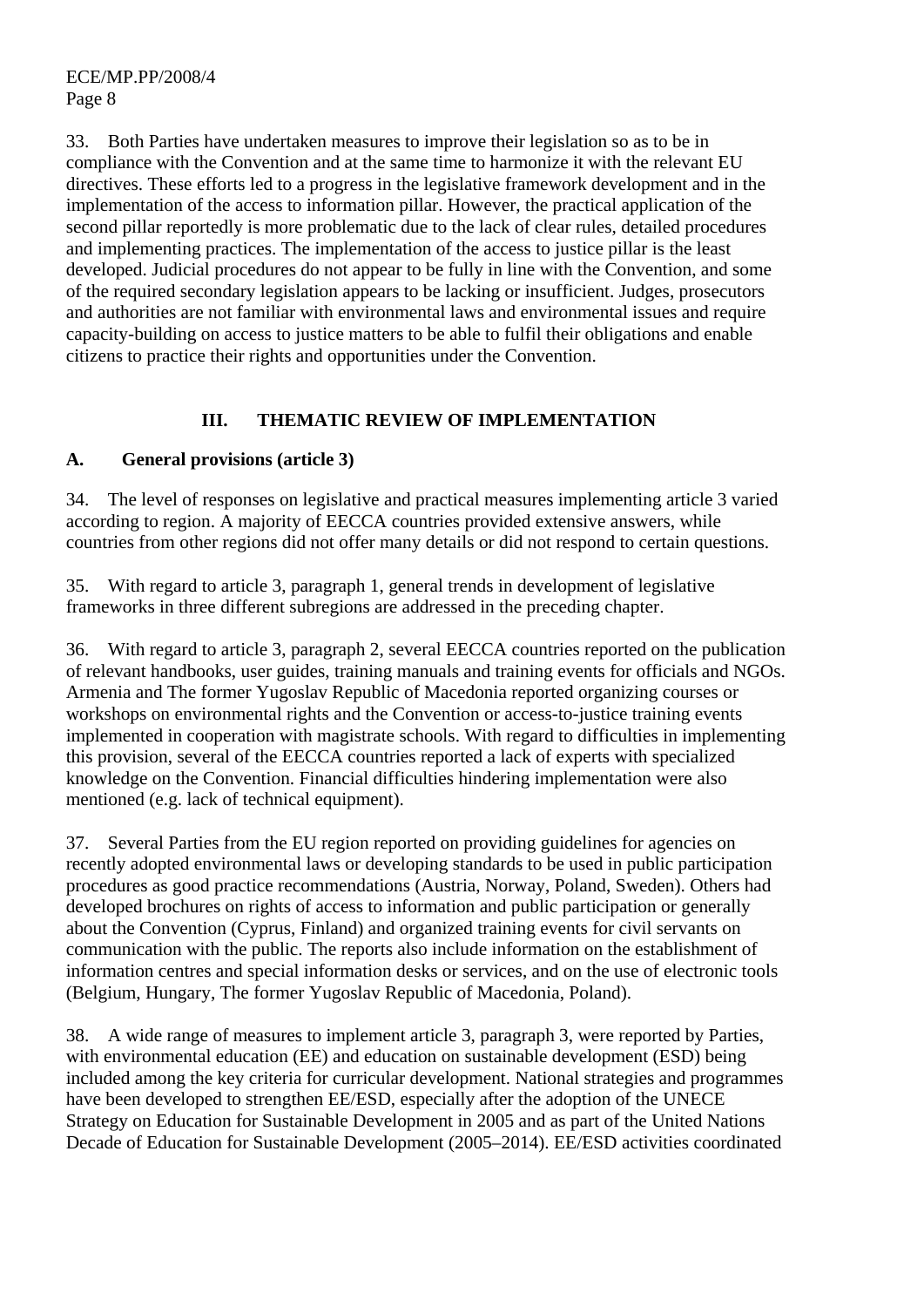by environment ministries are usually implemented in cooperation with ministries of education and teachers' networks. NGOs are reported to maintain a strong presence on both the formal and informal environmental educational scene. Many countries provide grants schemes for educational programmes. Several EECCA and SEE countries reported awareness-raising events in their information centres or Aarhus Centres (Armenia, Azerbaijan, Belarus, Georgia, The former Yugoslav Republic of Macedonia, Tajikistan and Ukraine), and training events or competitions for journalists (Georgia, Moldova).

39. Regarding the implementation of paragraph 4, some EECCA and EU countries reported having in place simple procedures for registration of NGOs. Some EECCA countries provided information on governmental programmes for the development of civil society and about different bodies promoting cooperation with NGOs, such as consultative councils (Moldova, Kazakhstan, Kyrgyzstan, Tajikistan, Ukraine). Many EU countries and Norway reported the established practice of including NGOs in environmental decision-making bodies, working groups or advisory bodies, although the possibilities of NGOs to affect decisions varied. Several Parties provide financial support to NGOs under different grants schemes (Albania, Cyprus, Czech Republic, Denmark, Hungary, the Netherlands, Poland, Slovakia, Sweden)

40. Several Parties reported on the implementation of article 3, paragraph 7. Italy provided information about the support provided for the drafting, adoption and application of the Almaty Guidelines on public participation in international forums (PPIF), while France reported on the support it provided to the work of the PPIF Task Force under the Convention.

41. Several of the Parties reporting on the implementation of article 3, paragraph 7, have translated the Almaty Guidelines adopted at the second meeting of the Parties into their national languages and distributed them to various relevant authorities, e.g. ministries of foreign affairs. Some organized internal consultations to raise awareness of the Guidelines among officials (Denmark, Finland, France, Germany, Italy, Latvia, Norway).

42. Some Parties provided information on their activities aimed at promoting the Convention's principles in global and regional international forums. Such activities included promotion of public participation in the implementation of other multilateral environmental agreements as well as strengthening of civil society participation in various international bodies, e.g. the UNECE Committee on Environmental Policy, the Commission on Sustainable Development and the United Nations Environment Programme (Austria, Belarus, Denmark, Italy).

43. A number of Parties reported including NGO representatives in their official delegations to international forums and processes (e.g. Belarus, Czech Republic, Denmark, Finland, Georgia, Hungary, Kyrgyzstan, Malta, Moldova, Poland, Sweden). Some Parties indicated that consultations with civil society organizations and other major stakeholders were being organized at the national level, with a view to discussing national positions in international forums (e.g. Armenia, Belarus, Denmark, Hungary, Italy, Norway).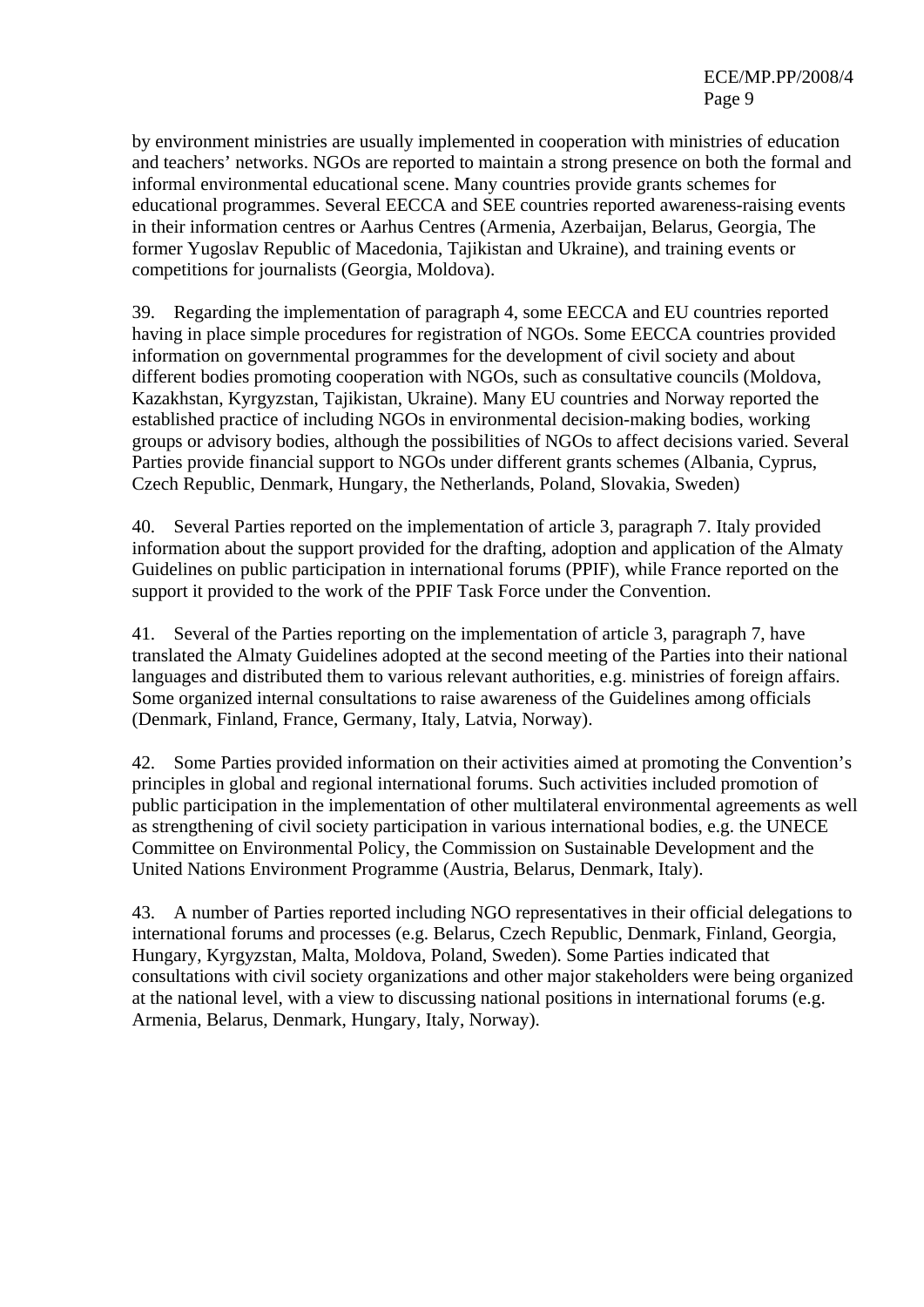ECE/MP.PP/2008/4 Page 10

#### **B. Access to information upon request (article 4)**

44. The legislative basis for the implementation of article 4 seems to be mostly in place in all Parties that have submitted reports. The general legislative framework has been strengthened in several EECCA countries through (a) efforts including reforming the constitution (Armenia); (b) new laws regulating, either generally or more specifically, access to information such as laws on public administration; or (c) general environmental codes (Azerbaijan, Belarus, Kazakhstan, Kyrgyzstan, Tajikistan). Some countries also reported relying on the administrative code for providing access to environmental information upon request (Azerbaijan, Georgia). While the new laws are generally reported to be in line with the Convention's provisions, some of these include broad and general provisions and lack specific procedures or mechanisms.

45. Some EU countries reported having recently amended their general access to information laws (Bulgaria, Denmark, Slovakia, Slovenia) or confidentiality laws (Sweden) in the context of the ratification process. Others chose to adopt environmental information laws or regulations (e.g. Austria, Germany, Italy, Malta, Sweden), or complemented their formerly approved general laws with specific laws or decrees to comply with the Convention and Directive 2003/4/EC (e.g. Belgium, Hungary, Slovakia). In Norway, the new Freedom of Information Act will enter into force in July 2008.

46. The majority of Parties reported introducing practical measures for implementing article 4. These included establishing a permanent coordinating body to guarantee uniformity of application of the new legislative decree (Italy), setting up information desks and centres, and designating persons in charge of information requests (Bulgaria, Georgia). Some countries reported keeping records of such requests and responses provided, including refusals, in registers or electronic databases. EECCA countries have also taken practical measures; however, the impact of these measures on the practical application appears to still be somewhat limited.

47. Among the remaining problems regarding the implementation of article 4, some Parties from the EECCA subregion mentioned in particular the lack of clear legislation and procedures for public access to environmental information. Gaps and discrepancies exist between the provisions of general laws regulating access to information and the Convention's provisions, including the lack of clarity as to what can be considered "environmental information" and what can be kept confidential (e.g. Armenia, Georgia, Ukraine). Other problems reported included the lack of explanation from public authorities when refusing requests for information, the failure to meet deadlines, or sometimes the failure to respond (e.g. Armenia, Kazakhstan, Kyrgyzstan).

48. Some EU countries reported that their definition of "public authority" differed from that in the Convention (Bulgaria) or indicated uncertainties regarding the definition of "environmental information" in national legislation, which created problems in the application of article 4 (Czech Republic).

49. With regard to the practical application of article 4, a number of countries reported on the volume of information requests processed. For example, the Info-Environment Department of the Brussels-Capital region received more than 14,487 calls and 11,543 e-mails in 2006 as requests for information.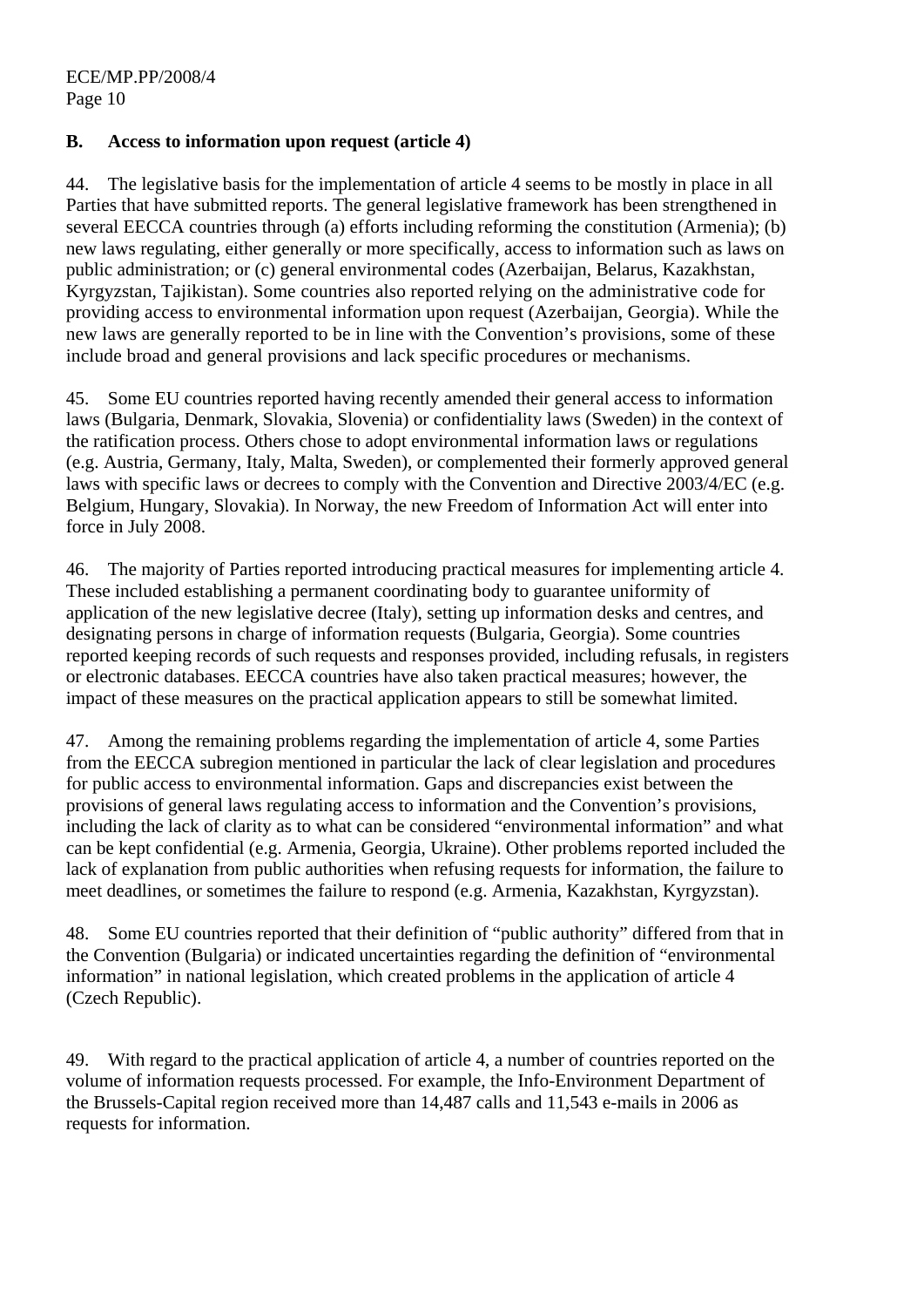50. Regarding article 4, paragraph 1 (a), several EU countries reported legislative provisions explicitly stipulating that the person requesting the information need not state an interest. With regard to article 4, paragraph 1 (b), the majority of countries indicated that under national laws, information was provided in the form requested, if it already existed or if it was reasonable to provide it in that form. Some Parties reported that if the request does not specify in which form the information should be provided, either the authority may contact the applicant for further information (Sweden) or, failing clarification of the issue during the time frame for response, the public authority provides the information in the most appropriate form (Armenia).

51. With regard to article 4, paragraph 2, most countries reported that information was provided at the latest within one month of the receipt of the request, although several indicated setting shorter time limits for a simple request than stipulated in the Convention. Some countries noted that if a request was not answered within one month it was considered to have been refused (Italy); others reported allowing an extension of up to two months when the information requested was complex (Azerbaijan, Denmark, France, Poland, Slovenia, Ukraine).

52. Various legislative approaches to implement article 4, paragraphs 3 and 4, were reported. The legal bases on which requests for information may be refused greatly differ, particularly in the EECCA subregion, where grounds for refusal may be found in laws on information or environmental information (e.g. Armenia, Azerbaijan, Ukraine), in laws on environmental protection (Belarus) or in laws or decrees on State and/or commercial secrets (e.g. Armenia, Belarus, Kyrgyzstan, Tajikistan). In some countries, not all of the exemptions set out in article 4, paragraph 4, are contained in the national legislation (Armenia). Conditions under which requests can be refused may also vary widely according to national legislation. As several EECCA and EU countries noted, the legislation may specifically list what information cannot be considered as confidential.

53. While EU countries that recently ratified the Convention reported the introduction of the public interest test in their laws to implement article 4, paragraph 4 (Austria, Germany, Latvia, Slovenia), some EECCA countries reported that such a legal requirement is not spelled out in their legislation (Armenia, Belarus).

54. With respect to article 4, paragraph 5, a majority of EU countries and Norway, as well as most EECCA countries, reported that if a public authority does not possess the requested information, it must inform the applicant of where the request should be addressed or forward the request to that body.

55. In connection with article 4, paragraph 8, the majority of the reports indicate that only the actual copying or mailing expenses may be charged. Some countries noted that charges may be levied when the information is requested for educational purposes (Poland).

### **C. Collection and dissemination of environmental information (article 5)**

56. In most EECCA and SEE countries, legislative provisions on the collection and dissemination of environmental information are relatively well developed and can be found in environmental protection laws, sectoral laws or laws regarding emergency situations. However, the absence of clear procedures regarding the type and scope of information that should be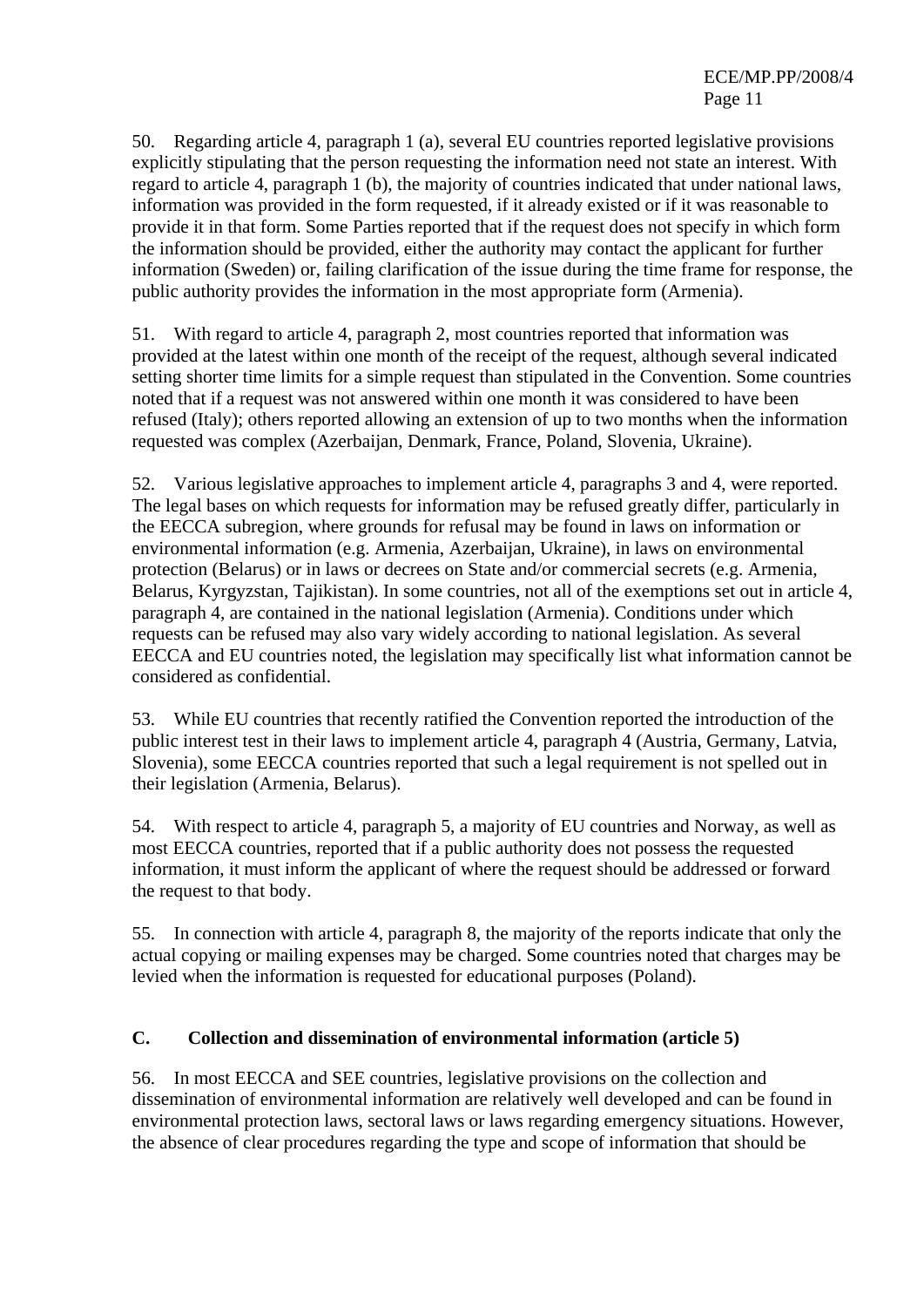collected, processed and published is reported as a significant obstacle in the implementation of article 5. In addition, the lack of financial and human resources as well as the lack of equipment needed for the collection and dissemination of information were reported as major obstacles. Several of these countries, however, reported positive practical developments in implementing the article, including setting up information centres in the ministries of environment or operating Aarhus Centres to assist the public to receive environmental information free of charge.

57. Most EU countries and Norway reported no major obstacles to the implementation of article 5. Many of them reported on opening or strengthening information offices and establishing points of contact.

58. Almost all Parties reported efforts to implement article 5, paragraph 1 (a) and (b). Several EU countries (Austria, Bulgaria, France, Germany, Hungary, Latvia, Malta, Sweden) and Norway reported that public authorities update environmental information relevant to their functions systematically and routinely, and establish various environmental databases and registers. Some EECCA and SEE countries reported similar efforts, e.g. through the establishment of databases (Armenia, Kazakhstan, The former Yugoslav Republic of Macedonia).

59. Most EU countries and Norway reported on having or establishing mandatory national environmental systems as required in article 5, paragraph 1 (b), to ensure adequate flow of information to public authorities about proposed and existing activities which may significantly affect the environment. Similar environmental information systems are being established or planned in several EECCA and SEE countries (Kazakhstan, The former Yugoslav Republic of Macedonia, Ukraine). However, parallel data processing systems still exist in these countries, and further measures are needed to make the information flow more effective, harmonized and integrated. Problems of implementation reported by some EECCA and SEE countries include slow progress in developing information systems and the lack of integrated monitoring systems and reliable data. Concerning article 5, paragraph 1 (c), several reports refer to emergency information systems, based on special regulatory requirements including obligations for owners of facilities to disclose information on possible hazards (Austria, Belarus, Belgium, Denmark, Germany, Hungary, Italy, Latvia, Malta, Sweden, Ukraine).

60. Measures reported by many countries to ensure the implementation of article 5, paragraph 2, included provision of information about the type and scope of environmental information or practical arrangements such as keeping public registers, designating officials as contact points, and setting up information offices and centres. Several EU countries reported having developed catalogues of information sources (Bulgaria, Italy, Malta, Slovenia), meta-databases or crosssectoral databases (Sweden) and joint governmental portals or networks of governmentmaintained information offices (Belgium, Denmark, Estonia, Germany, Hungary, Poland).

61. According to the information provided in the reports, a majority of countries use electronic communication tools as required under article 5, paragraph 3. Ministries of environment and increasingly other ministries have their own websites and use these to disseminate a growing range of information, including information on policies, programmes and legislation. Some EU countries mentioned the challenges of ensuring that users can find information easily and quickly (Cyprus, Netherlands). Although access to computers and the Internet is still problematic in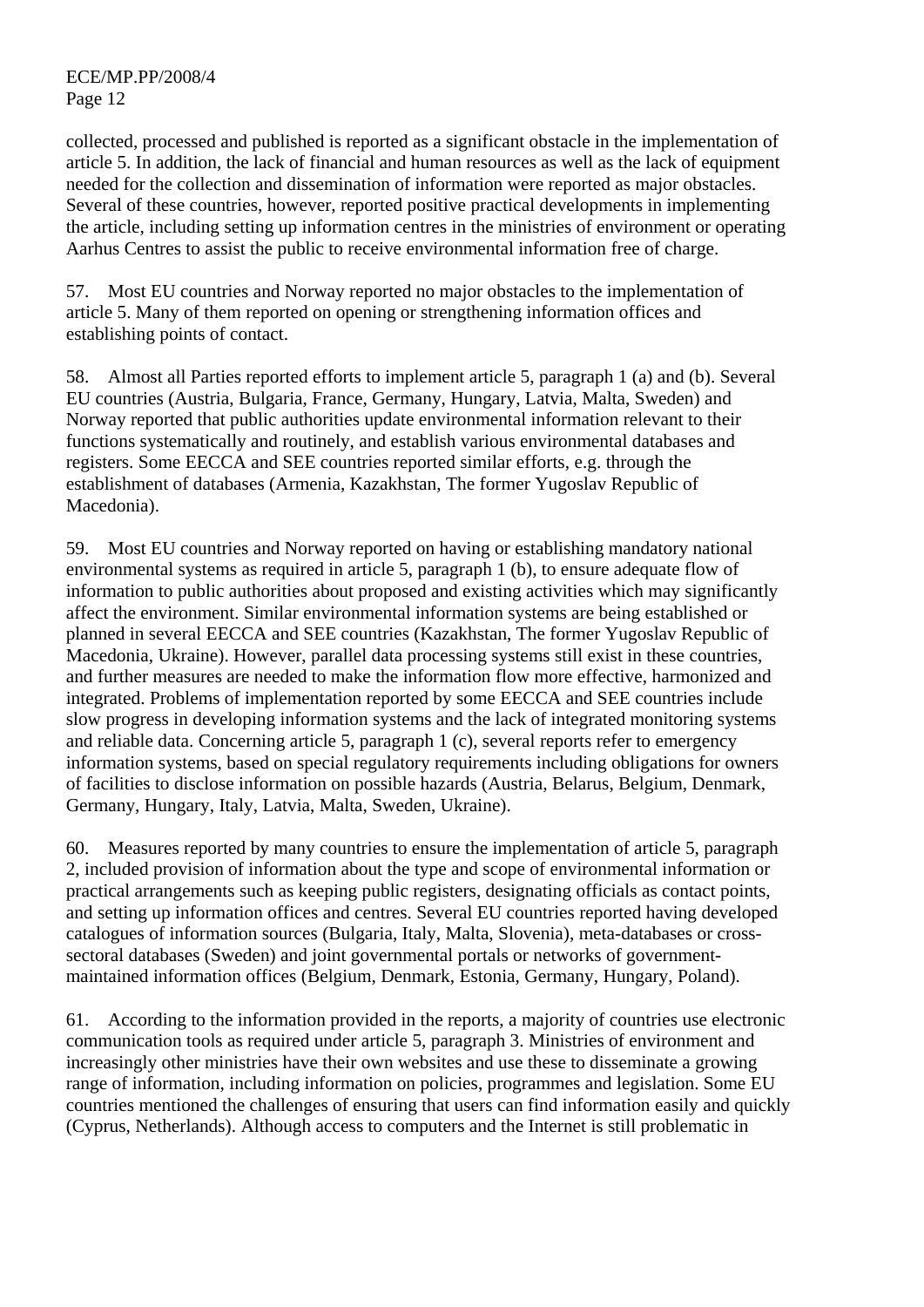remote parts of some EECCA countries (Georgia, Kyrgyzstan), most EECCA countries also reported new efforts and successes in using and making available environmental information through electronic tools (Armenia, Azerbaijan, Belarus, Georgia, Kazakhstan, Kyrgyzstan).

62. Most countries publish and disseminate national reports on the state of the environment pursuant to article 5, paragraph 4.. In EU countries, many other national, regional and local agencies also produce environmental reports. At least one EECCA country mentioned that the quality of their state-of-the-environment report depends on the quality of information submitted by the different agencies, which is often poor and does not provide enough opportunity for analysis (Georgia).

63. Parties also continue to regularly disseminate information on policies and legislation pursuant to article 5, paragraphs 5 and 7. Several EU and some EECCA countries (Austria, Belarus, Bulgaria, Italy, Latvia, Malta, Norway, Sweden, Ukraine) reported that such information also includes proposals for regulations, programmes and strategies, while in some others, tender documents and information on the authorities' activities and on administrative and judicial services are also made accessible on websites (Hungary, Slovenia).

64. With respect to article 5, paragraph 6, several EU countries, Norway and some EECCA countries reported on legislative practical measures undertaken in connection with voluntary systems of eco-labelling and environmental reporting by companies. Many countries also described different voluntary eco-labelling systems and also reported on the implementation of voluntary environmental management systems(e.g. Belarus, Belgium, Denmark, Finland, Georgia, Germany, Hungary, Kazakhstan, Latvia, Malta, Norway, Sweden, Ukraine).

65. EU countries and Norway reported the implementation of mandatory systems regarding product labelling under EU and national laws, and environmental product declarations by companies (art. 5, para. 8). In the EU, producers are responsible for providing and disseminating information on the environmental properties of products and are legally required to report on the environmental impact of goods and services. Some EECCA countries reported developing or having legislative requirements on food safety and initiatives to introduce labelling of genetically modified organisms (Armenia, Kazakhstan, Ukraine).

66. Measures reported by EU countries and Norway undertaken to implement article 5, paragraph 9, include progress in establishment of pollutant release and transfer registers (PRTRs), as well as preparations for the ratification of the Protocol on PRTRs. Some countries reported having already ratified the Protocol, while several others are preparing to do so in 2008. Some Parties indicated that practical problems in this area included difficulties in managing, assessing and validating data; controlling its quality; and presenting it in easily accessible and understandable form. In Kazakhstan, a State fund of environmental information was planned which would include registers of natural resources, PRTR, and environmental monitoring data.

### **D. Public participation in decisions on specific activities (article 6)**

67. Steady development has been reported on the implementation of article 6 by the EU countries and Norway, including in the EU countries reporting for the first time. Most EECCA and SEE countries reported significant progress in the development of legislative and regulatory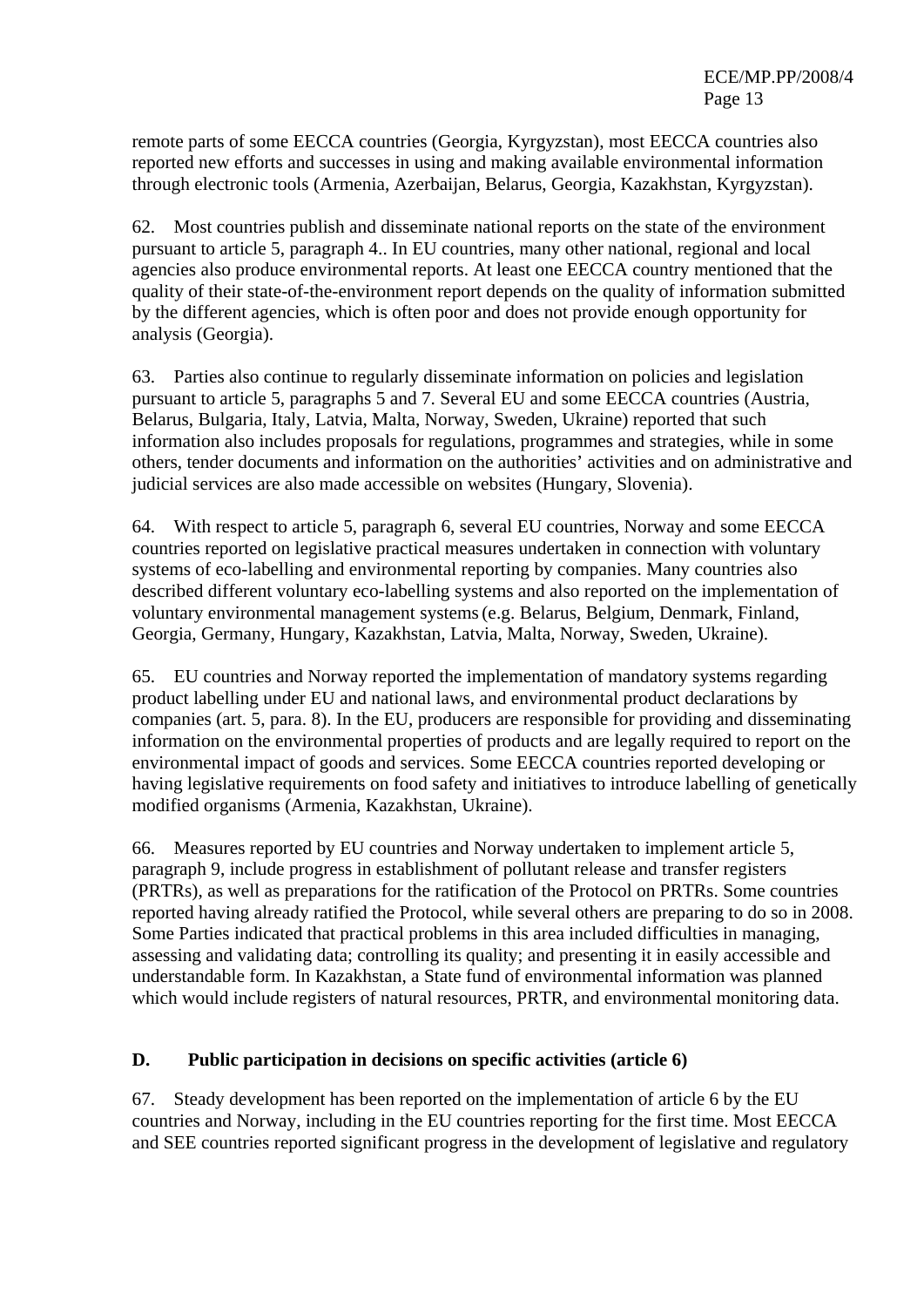frameworks implementing article 6 (Belarus, Georgia, Kazakhstan, The former Yugoslav Republic of Macedonia), while at the same time indicating that major gaps still remain and the practical application of the article's provisions is sometimes a challenge. In some EECCA countries, the term "public concerned" is not defined in legislation, some of the article's provisions are not sufficiently known by authorities and developers, detailed procedures do not exist, and some of the article's provisions have not been transposed. Other problems mentioned include the lack of public participation in the screening and scoping stage, the fact that the public hearing procedure is either not regulated properly or is not in line with the Convention; and the lack of clarity as to what information about the decision should be provided and how (Armenia, Georgia).

68. Some EU countries also reported a diverging practice regarding the interpretation of the term "public concerned". In Czech Republic, the definition of "public concerned" is missing, resulting in concerns that due to the narrower definition included in different legal acts of the "affected" and "interested" parties, part of the "public concerned" may be left out of the public participation procedures. In Slovakia, amendments of the nature and landscape protection law and the EIA law changed the status of civil associations, resulting in their not being entitled to appeal a decision of an environmental authority, to request the renewal of a procedure or to request a judicial review of an administrative decision. The Hungarian report indicated that NGOs consider that competent authorities have a tendency to interpret the definition of the public concerned narrowly, focusing on the formal application of the law rather than substantive implementation (e.g. they allege that article 6 is not applied in the case of motorway construction). Some reports indicate that NGOs find the possibilities for the public to participate only in decision-making on environmental impact assessment (EIA) and integrated pollution prevention and control (IPPC) permits as too limiting and consider that public participation should be provided consecutively, also at the stage of decision-making on the construction permit (Hungary, Poland, Slovenia). In some countries where criteria have recently been set up to define "public interest NGOs", it was reported that these criteria seem to be too limiting and no NGO has so far been able to obtain this status and be party to specific decision-making processes (Slovenia).

69. Several EU countries and one SEE country reported adopting or amending acts or legislative decrees on EIA and IPPC transposing EU directive 2003/35/EC and article 6 of the Convention (Austria, Belgium (Walloon Region), Cyprus, Estonia, Germany, Hungary, Italy, Slovakia, Sweden, The former Yugoslav Republic of Macedonia). In some EECCA countries, improvements were also reported to be linked with the adoption of new general environmental laws, specific laws and orders or rules on procedures on EIA, environmental expertise and public hearings (Belarus, Georgia, Kazakhstan).

70. Practical measures reported by some EU countries included the use of electronic tools to facilitate public participation procedures, such as, for example, facilitating public consultations through ministries' websites where the public can find documents and submit comments on EIA and IPPC procedures (Austria, Italy). Such webpages may, for example, also feature a list of environmental organizations recognized as parties in a procedure according to EIA legislation and provide information on the application (Austria). Some EECCA countries reported on successful examples of public involvement (Armenia, Kyrgyzstan) or experience regarding public hearings in connection with large investment projects when, in addition to a public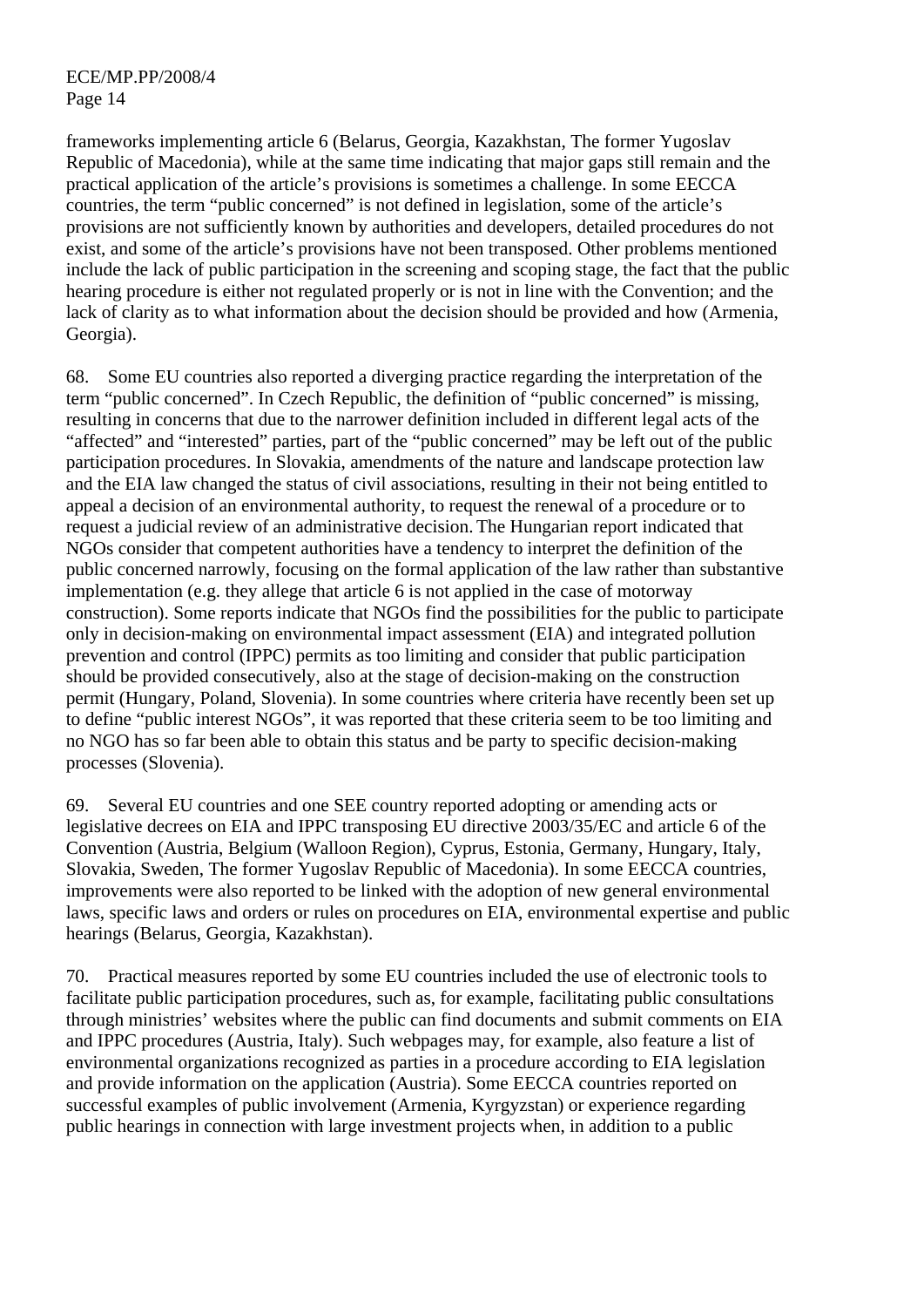hearing, other forms of public participation were used (e.g. collection of written comments, bilateral consultations with NGOs and other experts, expert environmental evaluation by the public, etc. (Kazakhstan)).

71. Several of the EU countries reported having transposed the requirements of article 6, paragraph 1 (a), regarding activities listed in annex I to the Convention, into their national legislation through environmental or sectoral laws regulating permitting or licensing procedures and public consultation (Austria, Germany, Sweden). Some also reported applying the same requirements to activities not included in annex I of the Convention (France, Germany, Italy, Sweden).

72. Some EECCA countries having recently adopted laws implementing the provisions of article 6 were expecting that experience with practical implementation would further clarify the scope of activities to which article 6 should apply (Georgia, Kazakhstan). Reports from the EECCA subregion covered legislation with requirements for public participation in decisionmaking on defined lists of activities with potentially significant impacts on the environment. Some of them, however, suggested that in practice environmental assessment often takes place at the very end of the decision-making process or even after the activity has already started. There are also examples of failures to organize public participation in decision-making on activities with potentially significant effects.

73. A majority of the reporting Parties from the EU region described having in place legislative provisions implementing article 6, paragraphs 2 to 7. Legislation regulating implementation of article 6, paragraph 2, was also in place according to the reports from the EECCA subregion. While in many EU countries responsibility for making the necessary arrangements for public participation with regard to a specific activity, such as notifying the public concerned and making the required information available to it, usually lies with the competent authority, in most EECCA countries it is mainly the applicant that has this responsibility. Several reports indicated that representatives of civil society emphasized problems with notification of the public and poor access to documentation (Armenia, Estonia, Kyrgyzstan, Poland, Ukraine).

74. With regard to implementation of article 6, paragraph 3, EU countries which reported noted that they provide for reasonable time frames through early announcement of project applications and sufficient time for public consultation. In most countries, a thirty-day period for providing written comments was reported, while this time frame had been recently changed to 45 days in some countries (Italy).In France, the time frame can be extended depending on the specific circumstances. In some countries, the fixed 21-day period for submitting comments was reported to be too short in the opinion of NGOs, and therefore not "reasonable" (Poland). Some countries also mentioned that while established deadlines for public participation were usually adequate, they were not necessarily sufficient where more complex decisions or projects were concerned. In at least one country, NGO concerns that in some cases the public involvement commenced rather late had led to the consideration of legislative amendments (Italy).

75. Many EECCA countries reported that in the absence of a specific legal obligation transposing article 6, paragraph 5, into the national legislation, they had difficulties in implementing the provision. Some EU countries noted limited cooperation between authorities and developers in the course of public consultations.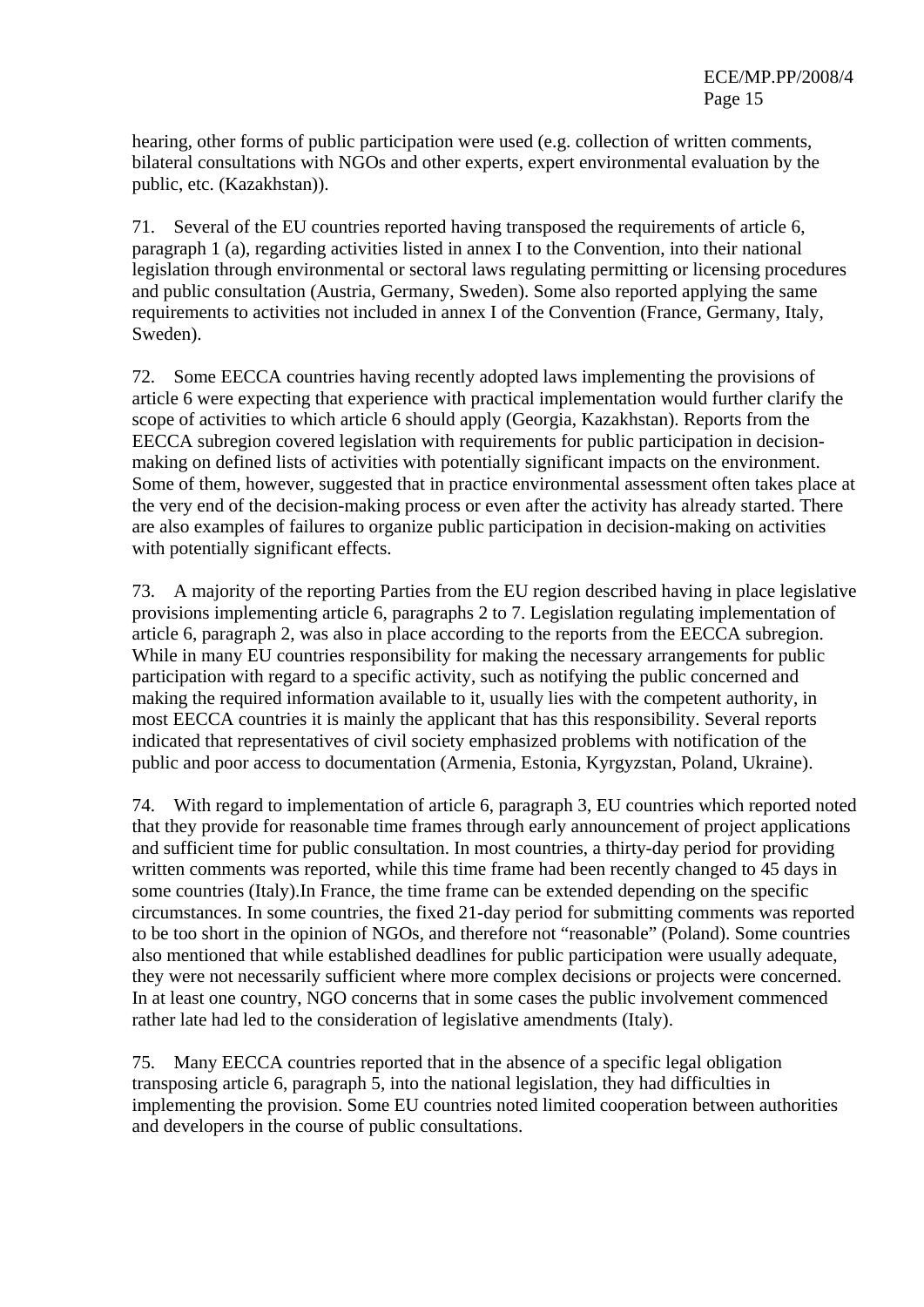76. Most reports suggested that access to information is provided according to the requirements of article 6, paragraph 6. However, some EU countries mentioned that the information presented to the public does not always contain all the necessary details on the process and that EIA reports are not always made publicly available because of the authorities' concerns over violation of copyright laws (Estonia).

77. Positive developments were reported by some of the EECCA countries in connection with the implementation of article 6, paragraphs 7 and 8. They noted an increase in the number of public hearings and good examples when these were held properly (Armenia, Kyrgyzstan). Most EECCA countries reported practical implementation problems, including in connection with taking "due account" of comments, for which, in most cases, the developer is made responsible. The reports suggest that in the absence of proper control by the authorities over this procedure, it is difficult to achieve a proper level and quality of public participation. Some countries noted that there was no legal requirement for information to be given about the decision and about how the comments were taken into account (Armenia, Kyrgyzstan).

78. EU countries reporting for the first time informed about implementing the requirements of article 6, paragraph 10, while some EECCA countries noted that no such provisions existed in their legislation (Armenia, Georgia).

79. Regarding the implementation of article 6, paragraph 11, several EU Member States reported transposing Directive 2001/18/EC on the deliberate release into the environment of genetically modified organisms. Some indicated compliance with the 2005 amendment to the Convention and reported completing ratification in 2008 (Belgium, Czech Republic, Germany, Finland). Some EECCA countries reported that the legal framework for decision-making on genetically modified organisms is being developed (Georgia, Armenia).

### **E. Public participation concerning plans, programmes and policies relating to the environment (article 7)**

80. Parties from the EU region reporting for the first time described legislation transposing the provisions of article 7 and the respective EU directives. Some reported amending different acts on federal or national level, or laws in different sectoral fields. Others adopted laws on public participation in decision-making on plans and programmes not necessarily subject to strategic environmental assessment or included requirements for public participation platforms in regional planning laws (Germany). In some EU countries, the law on environmental protection lists the most important environmental plans and programmes which require public participation (Poland). In Norway, the scope of plans and programmes covered by article 7 is derived from the definition of "environmental information".

81. With regard to policies relating to the environment, several EU and other countries reported applying the same public participation procedures as for programmes and plans (Belgium, Hungary, Italy, Norway). In others, there is no public participation procedure for policies that are political programmes or strategies, though there is the opportunity for public participation during legislative preparation when policies are enacted in law (Germany).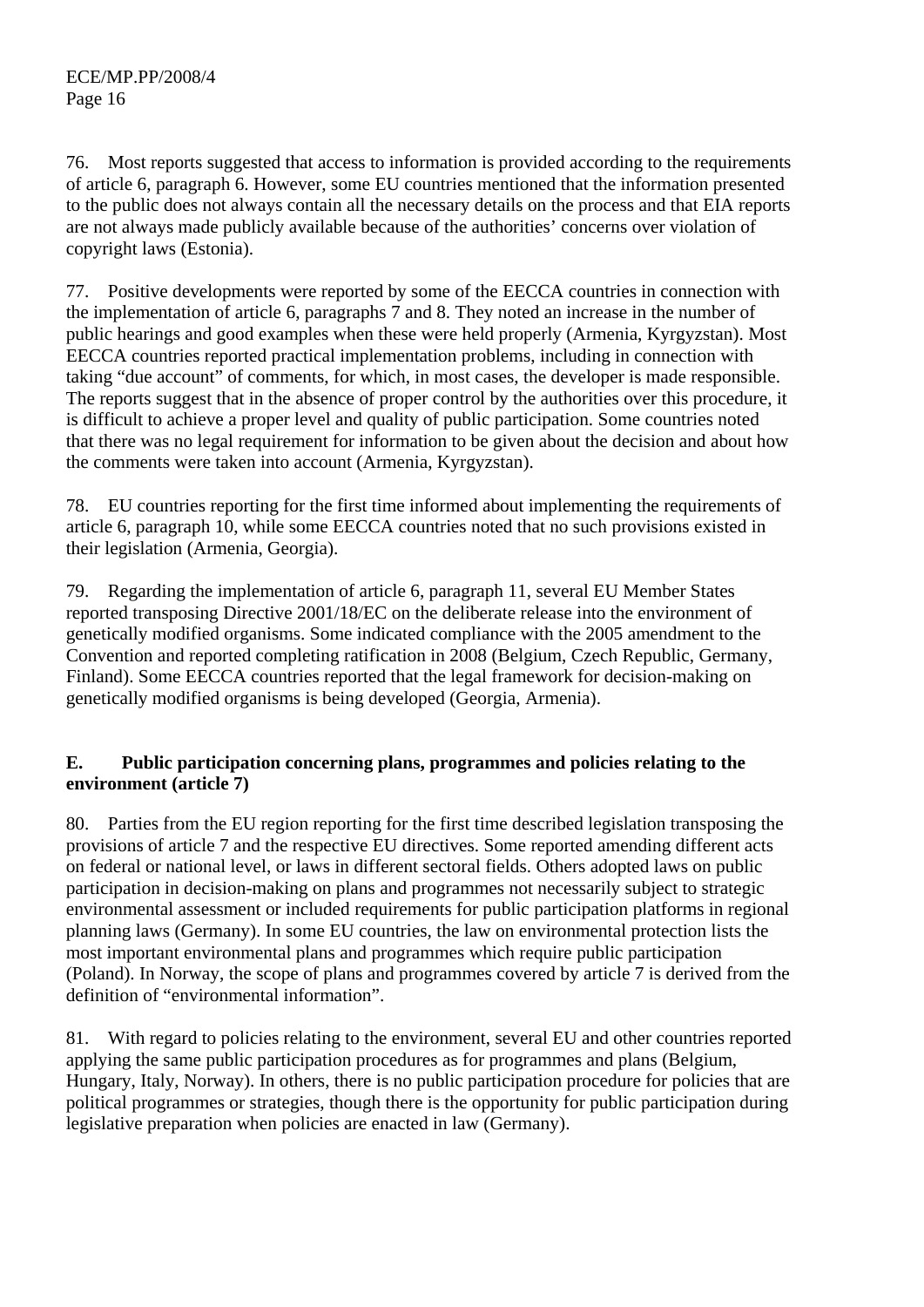82. In some EECCA countries, plans and programmes related to the environment are covered by environmental assessment laws (Kazakhstan, Kyrgyzstan) and are therefore also subject to detailed public participation procedures. Overall, most EECCA Parties reported that public participation is provided for during decision-making on the development of plans and programmes, public hearings are held and comments are mostly taken into account (Armenia, Georgia, Kazakhstan, Kyrgyzstan, Ukraine). On the other hand, the legislation often fails to clearly specify the types of strategic decisions "relating to the environment" in which public participation is required under the Convention, for example with infrastructural plans and programmes being excluded from the list of activities subject to environmental assessment (Georgia).

83. Many reports included examples of the implementation of article 7. In EU countries, public involvement in strategic decision-making has increased substantially and public consultations were reported for all important types of strategic documents. Information on consultation procedures is made available on websites of ministries of environment and sent by e-mail or mail to interested partners. The methods of involving the public or public concerned vary and include institutionalized advisory bodies with stakeholder participation established through legislation or on an ad hoc basis. Open consultations are held in many countries, increasingly by electronic means. Several positive examples of public participation in urban planning and national environmental policymaking were also mentioned in the reports from the EECCA subregion (Armenia, Belarus, Georgia, Kyrgyzstan, Ukraine).

84. Several reports reflected obstacles to the implementation of article 7. In some EU countries, the quality of practical implementation of article 7 in decision-making at the local level varied significantly from one region to another, and certain deficiencies were noted. At the national level, comments from NGOs suggested that often no substantive consideration is given to the results of consultation in the planning process. Some reports noted NGO concerns that there is a lack of transparency in decision-making on environmental policies, for which public participation is often limited to electronic consultation (Hungary, Slovenia). In EECCA countries, the main obstacle reported is the lack of public participation at an early stage of decision-making, meaning that comments cannot effectively influence the outcome of decisionmaking.

### **F. Public participation during the preparation of executive regulations and/or generally applicable legally binding normative instruments (article 8)**

85. Most EU countries reported briefly on general legislative rules concerning public participation in the preparation of legislation. In some countries, ministries are required to publish on their websites all draft legislative texts, concepts, any related proposals and the full explanatory documentation. Public comments are collected, evaluated and a summary thereof published, along with reasoning where they have not been reflected in the final text (Hungary, Poland). Similar regulations are enacted in other EU countries, where environmental NGOs have a right to comment on any draft environmental legislation (Austria, Germany). In EU and EECCA countries, special forums or bodies have been established for consultation that takes place at an early stage of the process.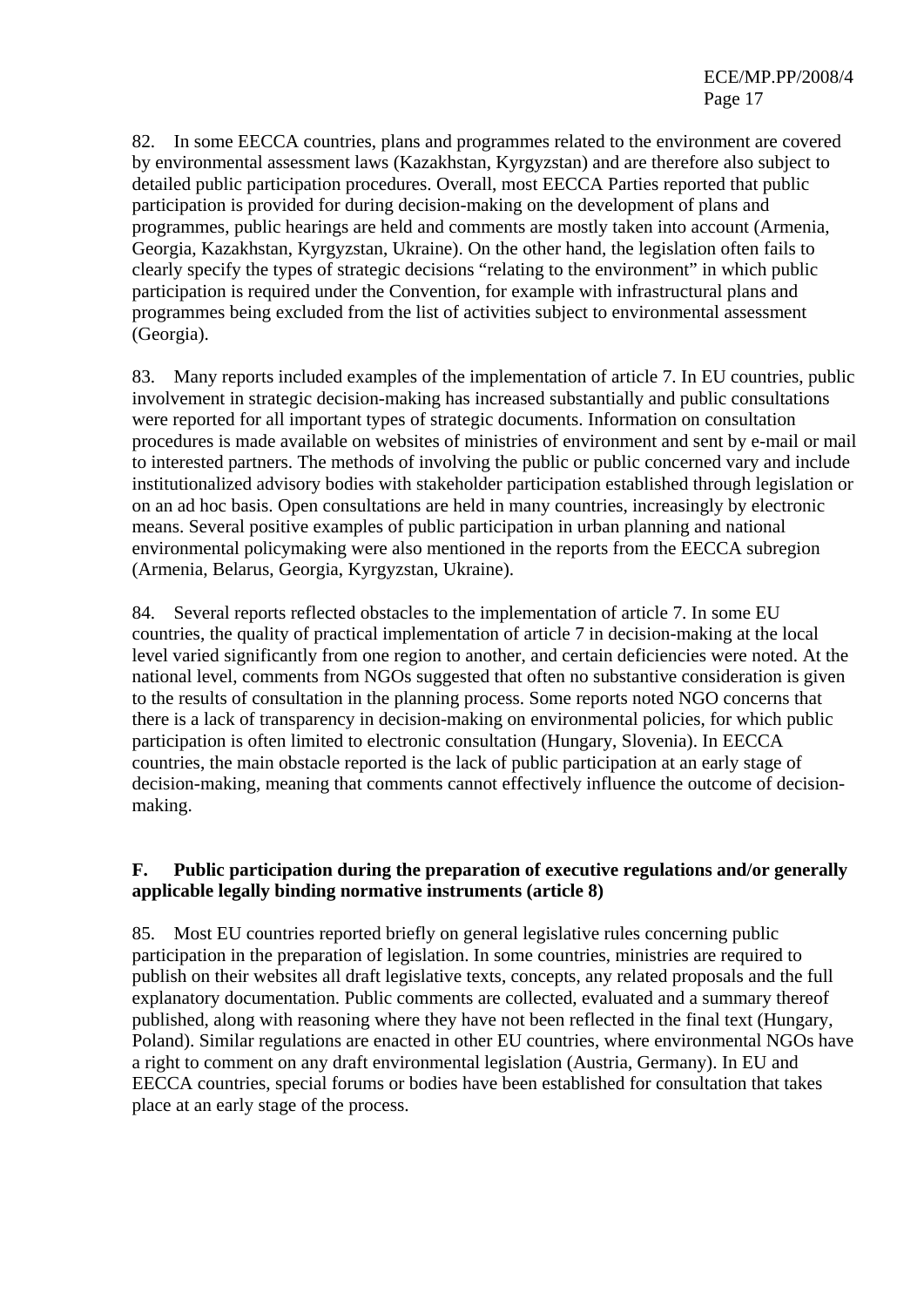86. Some EECCA Parties reported having a requirement for public participation in the conceptual stage of the legislative procedure in their administrative code. Draft normative acts are published on the website. The public authority responsible for drafting the instrument is required to publicize the draft and to allow approximately 20 days for commenting (Georgia, Kyrgyzstan).

87. Implementation problems reported in the EECCA subregion include the lack of proper regulation of the public participation process, including with regard to early notification, and the lack of procedures for taking comments into account. The public is often not informed as to why comments have not been taken into account. Here, and in other parts of the UNECE region, the reported obstacles also relate to time frames for the drafting of normative acts being often too short to involve the public, with draft texts being published too late for effective commenting. Some reports indicated that, as with implementation of article 7, where public participation is mainly limited to electronic discussions, civil society often sees the process as not sufficiently transparent and lacking possibilities to debate the matter or receive feedback from the decisionmakers (Slovenia).

## **G. Access to justice (article 9)**

88. Information on the implementation of article 9 contained in the national reports reflected the important differences between the legal systems, democratic traditions and legal cultures of the Parties. Many responding Parties noted that the public had the constitutional right to seek the protection of its rights and freedoms in a court of law (e.g. Austria, Finland, Germany, Sweden). Some EECCA countries reported reform of the Constitution, changes in the system of courts, ongoing judicial reform and establishment of administrative courts (Armenia, Kyrgyzstan).

89. A few countries reported on the establishment of new administrative and/or judicial proceedings and bodies for review of appeals related to access to information (art. 9, para. 1), including administrative courts (Armenia, Bulgaria), an independent Federal Appeal Committee for Access to Information (Belgium), and a commission for access to State administrative documents (Italy). The reports provided examples of systems where the administrative code or environmental information law regulates appeals to federal administrative courts (Germany) or to an independent administrative tribunal (Austria). Several countries reported that under the access to information or environmental information acts, the applicants may have direct access to a court of law in addition to an administrative authority review procedure (Albania, Belarus, Cyprus, Hungary, Italy, Latvia, Moldova, Slovakia, Slovenia, The former Yugoslav Republic of Macedonia).

90. In some countries, a refusal of a request for access to documents can be appealed to administrative courts under laws on the freedom of the press or laws on secrecy (Sweden), under the administration of justice act or under environmental information acts (Denmark). Decisions of the Appeals Board of Environmental Information in Norway, which makes decisions on the right to access information from enterprises, may also be appealed to a court. In France, the Commission on Access to Administrative Documents is an independent body that reviews appeals related to access to information. In several countries, the Ombudsman (Armenia, Hungary, Norway), Parliamentary Ombudsman (Sweden) or, for acts issued by regions,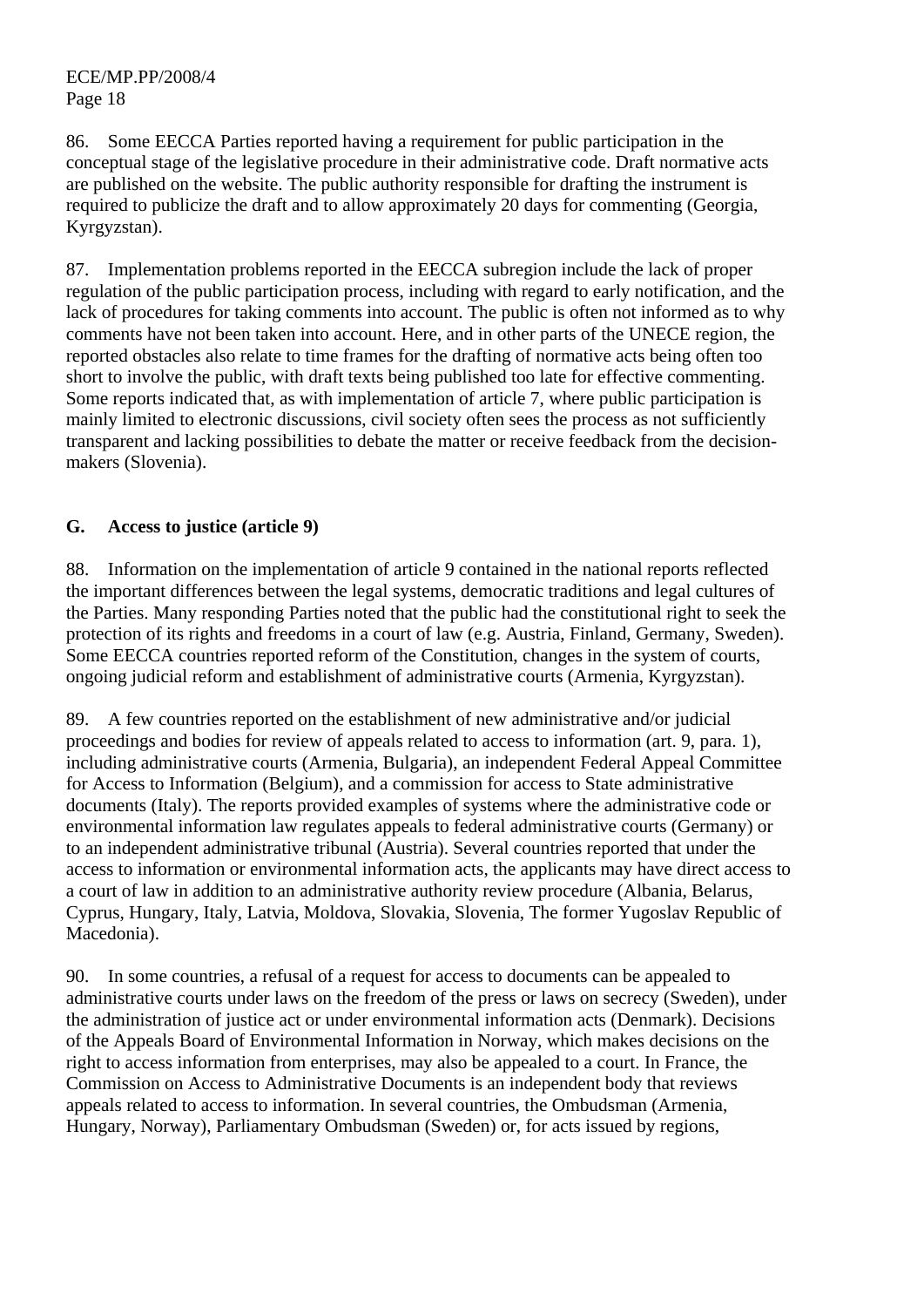provinces or municipalities, local ombudsmen (Italy) review matters of access to information. Some countries reported that the courts handle the access to information cases in a fast-track procedure (Hungary).

91. Legislative measures concerning the implementation of article 9, paragraph 2, were reported by several EU and EECCA countries. A right to appeal decisions, acts or omissions related to public participation procedures have been established under environmental codes and other environmental legislation or general administrative legislation (Austria, Bulgaria, Cyprus, Germany, Hungary, Italy, Latvia, Sweden). In Austria, a decision can be reviewed by the Independent Environmental Senate or the Administrative Court/Constitutional Court also on procedural grounds and on the merits. Special environmental courts in Sweden review permits both with regard to the decision-making procedure and on the merits. A decision of such a court can be appealed to the Environmental Court of Appeal and then to the Supreme Court.

92. In several countries, civil associations are given standing rights under administrative codes and some environmental laws. Some Parties set out formal standing criteria for NGOs. In France, while the domestic legislation does not define the public concerned, it grants environmental NGOs standing in administrative and, with some reservations, civil cases. For example, in Germany civil associations can only have recourse in court without needing to claim that their own rights have been violated if they have been "recognized". Such recognition is given by environmental ministries or agencies to NGOs that meet legal criteria for recognition. In Slovenia, public interest environmental NGOs which meet certain criteria set out in the environmental protection act and which have provided comments in a decision-making process on an environmental permit can be recognized as parties and can challenge the decision. According to the report, NGOs are concerned that these criteria might prevent them from gaining the same participation rights as those of the residents affected by the environmental impact of a project. In some other countries, the criteria are more flexible and easier to fulfil (e.g. Austria, Cyprus, Hungary). In Hungary, the Supreme Court expanded the legal standing of NGOs. Some other Parties from the EU region currently debate the introduction of such criteria (Estonia).

93. At least one Party reports that the participation of the concerned public – including NGOs – in decision-making, and consequently its right to access to justice, is excluded where the competent authority decides not to carry out a full EIA procedure (Poland).

94. According to the reports, in some of the EU and EECCA countries, environmental codes, environmental laws or general administrative law provide for a possibility to challenge acts and omissions by public authorities which contravene provisions of national environmental law (art. 9, para. 3) (Denmark, Finland, Georgia, Latvia, Malta, Slovakia, Slovenia, Sweden). Parties also reported on mechanisms under civil and criminal law enabling individuals and associations to enforce compliance with environmental law and to petition against any violations of its provisions by public agencies or private persons (Estonia, Germany, Kazakhstan, The former Yugoslav Republic of Macedonia). In some countries, individuals and/or environmental NGOs may seek the intervention of the competent authorities under the environmental act as well as directly sue the operators of activities that pose a threat to the environment (Hungary, Latvia, Sweden). In Sweden, an injured party can also initiate a private prosecution in the event of a breach of an environmental provision carrying a penalty. NGOs may request a court to issue a permanent injunction, to introduce preventive measures (e.g. Hungary) or to issue a interim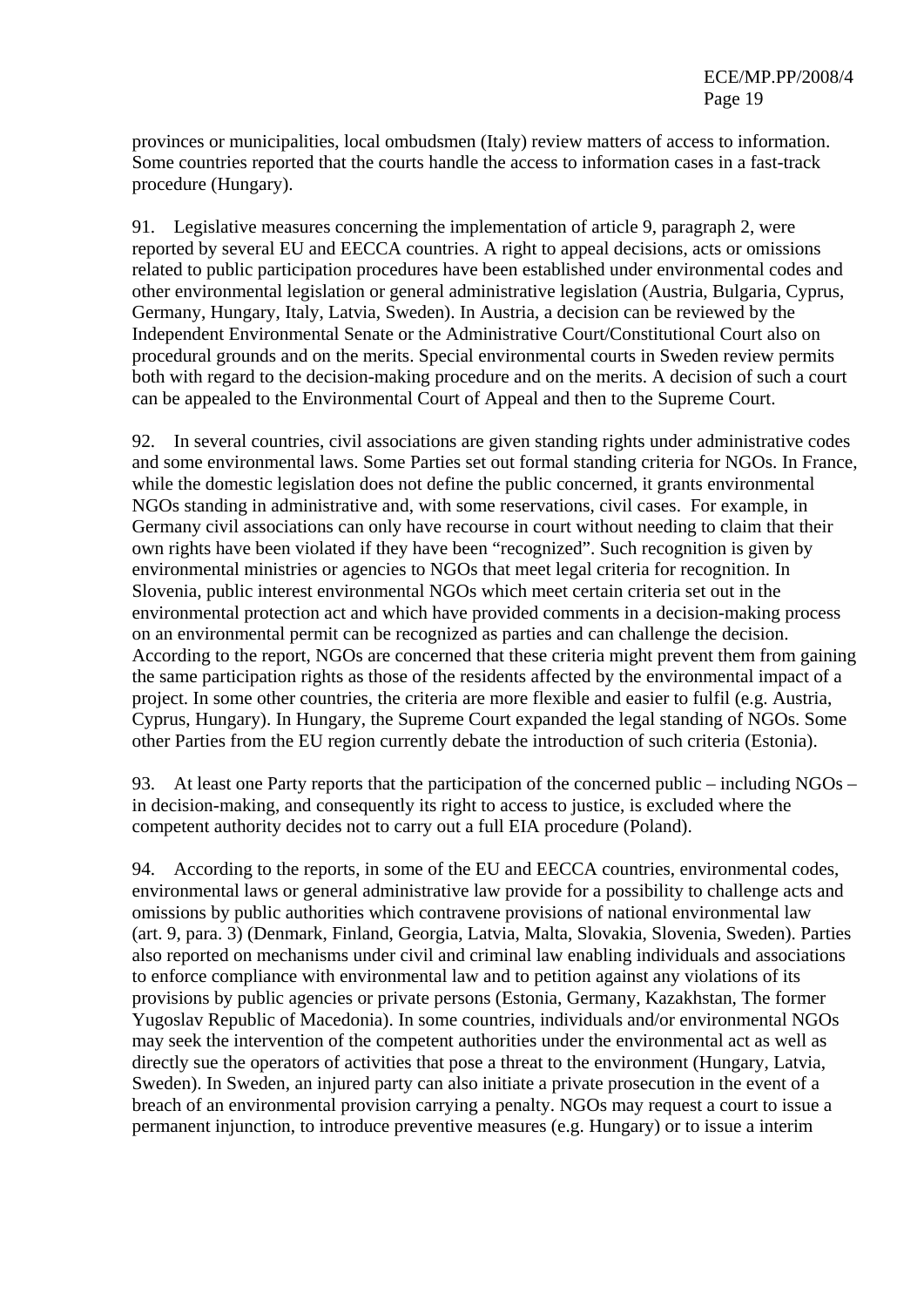injunction (Malta). In some cases, an administrative authority or an environmental NGO may notify the competent authority about (potential) damage to the environment, may appeal to the authority of second instance in case of a refusal to initiate proceedings, and may bring the matter before a court under the environmental liability act (Poland). In some countries, environmental organizations and parties with a legal interest may request the ministry of environment to bring a matter before a court in connection with compensation for environmental damage (Italy).

95. Only a few reports addressed the implementation of article 9, paragraphs 4 and 5. Some Parties reported that private persons are provided with a simplified and efficient compensation claims procedure if an authority's administrative act or activity has resulted in damages (Latvia). Others reported that the administration of justice act provides a possibility to obtain legal aid (Denmark), or that there are no court fees or requirements concerning legal representation to gain access to justice in appeals of permit decisions or decisions on release of environmental information (Sweden). In many cases, the losing party bears the costs of litigation. However, in some countries it is a general practice that each party should bear its own cost (Italy) or that the person who appeals against a decision is not responsible for the opponent's litigation costs (Sweden). In other countries, the costs associated with administrative appeal in environmental cases are specified by law, and practice shows that these fees are not prohibitively expensive (Hungary). Some Parties reported on simple and inexpensive procedures, such as the use of a conciliation board where parties seek to reach a settlement of disputes where the public administration is not one of the parties (Norway). The public, including environmental NGOs, may also report infringements of various environmental regulations to supervisory authorities or to the Ombudsman (Denmark, Slovenia, Sweden).

96. Some Parties reported courts directly applying or refusing to apply the Convention (Czech Republic, Estonia, Latvia, Slovakia). Surveys carried out in Poland show that appeals under article 9, paragraphs 1 and 2, are rather rare. Such appeals, however, are reported to occur often in some EECCA countries (Armenia, Kyrgyzstan). On the other hand, an increasing number of civil lawsuits are filed by developers against NGOs for harming their business reputation or for moral damage suffered and aimed at the indemnification of damage for unjustified delay of the permitting procedure (Hungary, Ukraine).

97. Some EU and EECCA countries reported on accessibility of court decisions and annual reports of administrative courts on the Internet (Finland, Netherlands, Sweden, Ukraine) or legal information systems containing legislation, case law and some judgments (Austria, Latvia, Slovakia).

98. Among the obstacles to the implementation of article 9, some EECCA countries mentioned the lack of independence of the judiciary as well as the public lack's of confidence in the judiciary (Armenia). The length of court procedures constitutes a general obstacle to effective access to justice (except in the case of access to information). Obstacles mentioned both by EECCA and EU countries included the problem of the timely hearing of cases due to overloaded courts, and the relative lack of knowledge about rights under the Convention (Armenia, Hungary, Kazakhstan, Latvia, The former Yugoslav Republic of Macedonia). Other problems mentioned included the difficulty in establishing a causation link between a specific damage and a decision, activity or omission, and the unwillingness of courts to grant injunctive relief (Czech Republic, Latvia). Despite some positive initiatives, litigation costs and attorney fees are still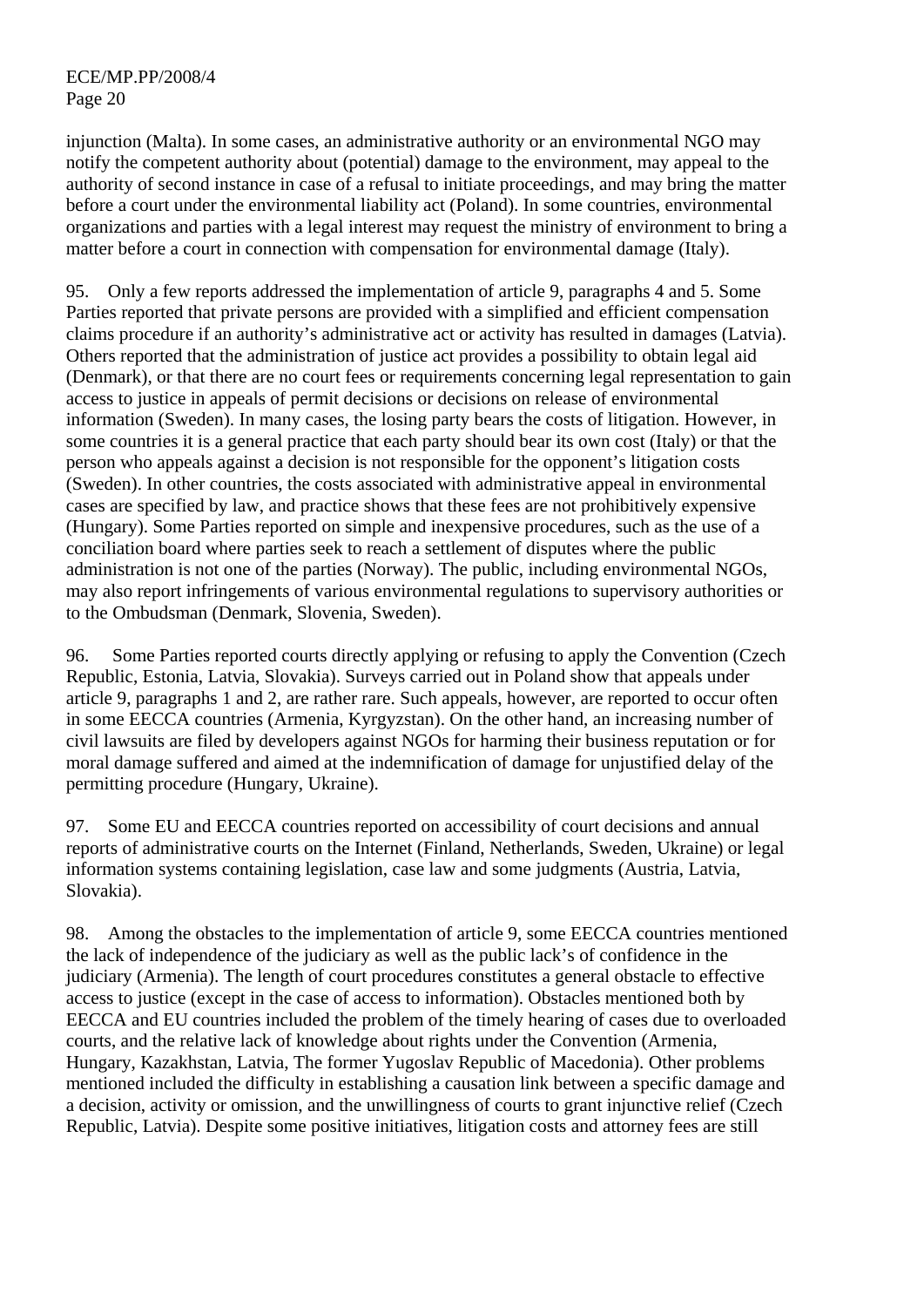major obstacles (Albania, Estonia, Hungary, Italy, Slovakia), in particular where legal representation is required in certain instances of the judicial system (France), as are the lack of financial resources for public interest lawyers (Hungary, Slovakia, Ukraine).

### **IV. CONCLUSIONS**

99. Most of the Parties – 35 out of 41 - submitted implementation reports in the second reporting cycle. In quantitative terms, while all Parties are required to submit reports and any failure by a Party to submit its implementation report is regrettable, this may be considered a reasonably successful outcome. The fact that all of the Parties from the EECCA subregion submitted reports is particularly commendable.

100. Only about half of the Parties that submitted reports did so before or within a couple of weeks following the deadline set in decision II/5b of the Meeting of the Parties. Several reports were submitted so late that they could not be taken into account in the preparation of the synthesis report. Some of the reports considered in preparation of this document did not address all the elements of the reporting format in detail. This document therefore draws on a somewhat limited pool of information. However, some tentative conclusions may be drawn.

101. In general, Parties from all parts of the region appear to be committed to actively pursuing the implementation of the Convention. Several national reports acknowledged the Convention's unique significance as an instrument aiming at the protection of citizens' rights to a healthy environment, promoting democracy and good governance and furthering the openness and transparency of decision-making processes across Europe and Central Asia. Many countries directly link these objectives with similar goals to be achieved on the national level through the implementation. Despite this, the level of implementation continues to vary significantly across the UNECE region, depending, inter alia, upon countries' legal traditions, experiences in democratic governance and socio-economic conditions.

102. As was reflected in the synthesis report of 2005, the necessary implementing legislation in EU Member States and Norway has generally been put in place prior to ratification. The Parties recently transposing the Convention have followed the same path of implementing the respective EU directives and the provisions of the Convention. In general, implementation is quite advanced in this region. While some of the new EU Member States have rather progressive systems in place, others may still face difficulties in implementing certain provisions. Significant measures are being taken to further improve implementation of the first two pillars. Although not all Parties from this region reported problems or obstacles, from those indicated, the greatest ones appear to continue to arise in relation to access to justice.

103. Significant progress appears to have been made also in most EECCA countries in connection with developing and putting in place relevant institutional and legislative frameworks. However, practical implementation remains a major problem in EECCA and also in SEE. Comprehensive implementing regulations and procedures are still missing in some countries. As a consequence, the implementation of all pillars of the Convention's provisions is progressing rather slowly. In the last few years, Parties from these subregions seem to have allocated greater importance to the development of implementing regulations. However,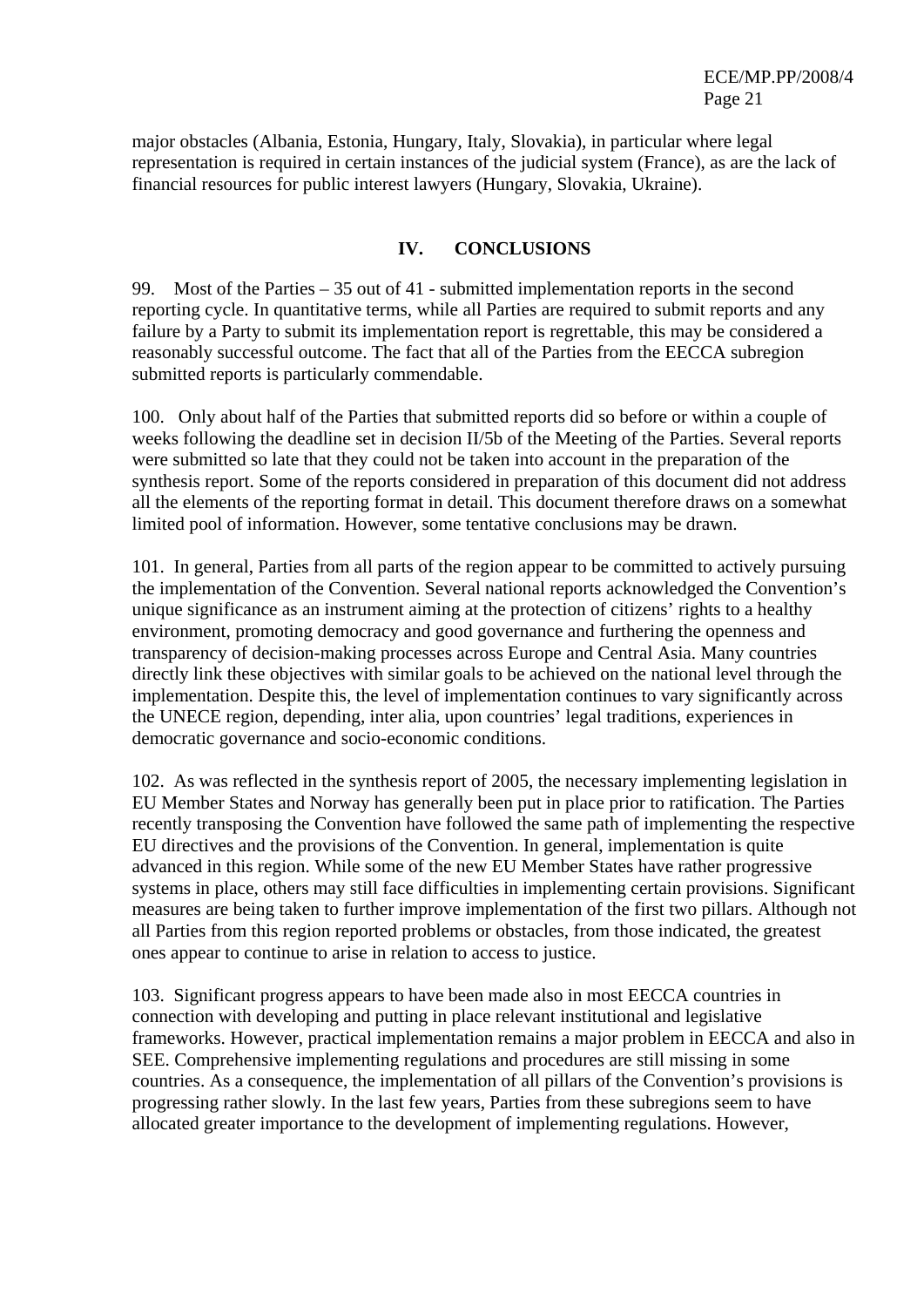practical application is still to be achieved in a number of fields, especially in relation to access to justice. Some of the problems or challenges identified in the previous reporting cycle still remain and include difficulties in the implementation by public authorities at the local level and especially in remote regions, poor implementation by public authorities other than ministries of environment, and the lack of financial and human resources and technical background.

104. As of three years ago, Parties appeared to have the fewest problems in implementing the access to information pillar, although in EECCA, and to some extent in SEE, significant obstacles remain. These include the absence of a clear legislative base, the existing gaps and discrepancies in legislation as compared to the Convention, and a lack of clarity regarding the procedure and conditions under which authorities may apply exemptions. The lack of understanding by officials of the meaning of "environmental information" and the lack of awareness of the public's rights are also serious impediments. Despite progress on and positive practical examples of the active dissemination of information, difficulties include the absence of clear regulations on the type and scope of information to be collected, processed and disseminated.

105. Positive trends are apparent in the increasing use of various electronic tools, especially in EU countries and Norway, as well as in the existence of operational PRTR systems and the ratification of the Protocol on PRTRs. However, there is still a need across EECCA and SEE countries to establish and operate more efficient and easily accessible information systems.

106. The implementation of the public participation pillar seems to be more problematic, especially in EECCA and SEE countries. Here certain advances have been made in the development of general legislative frameworks, but uniform regulations on EIA are often missing. Moreover, the lack of adequate control by public authorities over the quality and level of public participation, especially where developers are responsible for ensuring public involvement, create obstacles. More substantial progress has been made in the EU region. However, in some countries there appears to be a trend to narrow the interpretation of the public concerned and to narrow standing criteria for NGOs.

107. Positive developments have taken place during this reporting cycle in development of legislative frameworks for implementing article 7, especially in the EU, in particular in the light of transposition of some of the planning-related directives. Practical application of strategic environmental assessment procedures, including public participation, is also becoming more common. However, the broad variety of plans and programmes and corresponding legislation means that opportunities for and effectiveness of public involvement varies greatly from one Party to another. Parties increasingly rely on public participation through electronic means, which when used exclusively may not be sufficiently transparent or provide enough opportunity for debate and feedback.

108. Positive developments have also been made in development of legislative requirements and practical arrangements implementing article 8. In the EECCA subregion and to some extent some EU countries, obstacles relate primarily to the lack of regulated public participation procedures.